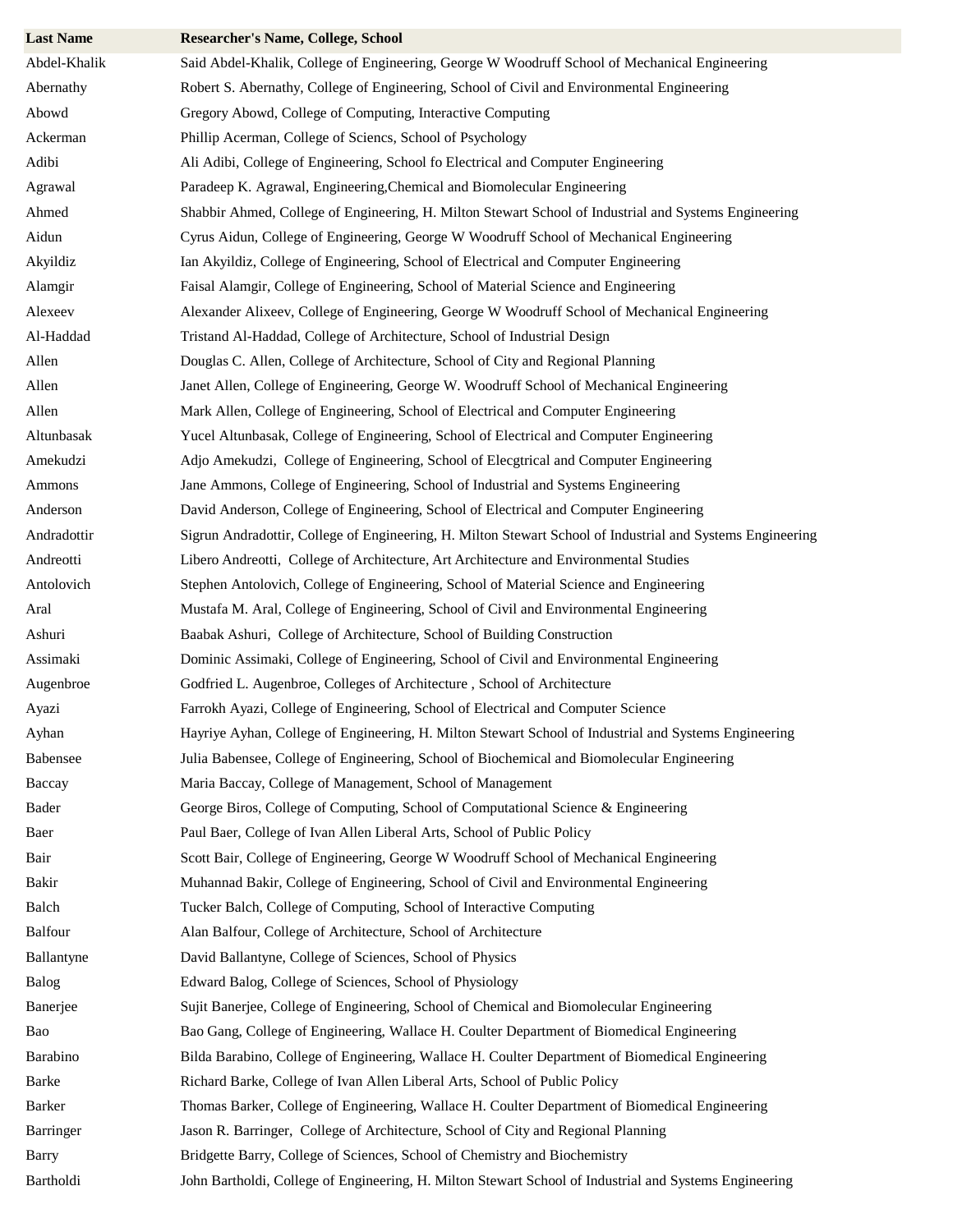| Bassiri-Gharb           | Nazanin Bassiri-Gharb, College of Engineering, George W Woodruff School of Mechanical Engineering |
|-------------------------|---------------------------------------------------------------------------------------------------|
| Beck                    | Thomas Beck, College of Engineering, School of Electrical and Computer Engineering                |
| Beckham                 | Haskell Beckham, College of Engineering, School of Material Science and Engineering               |
| Begovic                 | Miroslav M. Begovic, College of Engineering, School of Electrical and Computer Engineering,       |
| Behrens                 | Sven Behrens, College of Engineering, School of Chemical and Biomolecular Engineering             |
| Bellamkonda             | Ravi Bellamkonda, College of Engineering, Wallace H. Coulter Department of Biomedical Engineering |
| Benkeser                | Paul Benkeser, College of Engineering, Wallace H. Coulter Department of Biomedical Engineering    |
| Bergier                 | Carolyn Bergier, College of Management, School of Management                                      |
| Bergin                  | Michael Bergin, College of Engineering, School of Civil and Environmental Engineering             |
| <b>Berry</b>            | Roberta Berry, College of Ivan Allen Liberal Arts, School of Public Policy                        |
| <b>Best</b>             | Michael Best, College of Computing, International Affairs and School of Interactive Computing     |
| <b>Betts</b>            | Donald Betts, Enterprise Innovation Institute, Economic Development Institute                     |
| Beyah                   | Abdul Beyah, College of Engineering, School fo Electrical and Computer Engineering                |
| <b>Bhatti</b>           | Pamela Bhatti, College of Engineering, School of Electrical and Computer Engineering              |
| <b>Black</b>            | Robert Black, College of Sciences, School of Earth and Atmospheric Sciences                       |
| <b>Blanchard-Fields</b> | Fredda Blanchard-Fields, College of Sciences, School of Psychology                                |
| Blane                   | WJ Blane, College of Architecture, School of Building Construction                                |
| Blaylock                | Dwayne Blaylock, College of Engineering, George W Woodruff School of Mechanical Engineering       |
| Blough                  | Douglas Blough, College of Engineering, School of Electrical and Computer Sciences                |
| Blum                    | Terry Blum, College of Management, Institute of Leadership and Entrepreneurship                   |
| <b>Bogost</b>           | Ian Bogost, College of Ivan Allen Liberal Arts, Literature, Communication, and Culture            |
| <b>Bolter</b>           | Jay Bolter, College of Ivan Allen Liberal Arts, Literature, Communication, and Culture            |
| <b>Bommarius</b>        | Andreas S. Bommarius, Colege of Engineering, Chemical and Biomolecular Engineering                |
| <b>Book</b>             | Wayne Book, College of Engineering, George W Woodruff School of Mechanical Engineering            |
| <b>Book</b>             | Gregory Book, College of Engineering, School of Electrical and Computer Engineering               |
| Boozer                  | Robert Boozer, College of Engineering, School of Electrical and Computer Engineering              |
| Bordovsky               | Mark Borodovsky, College of Engineering, Wallace H. Coulter Department of Biomedical Engineering  |
| <b>Botchwey</b>         | Nisha Botchwey, College of Architecture, School of City and Regional Planning                     |
| <b>Bottomley</b>        | Laawrance Bottomley, College of Sciences, School of Chemistry and Biochemistry                    |
| Bowen                   | Brian Bowen, College of Architecture, School of City and Regional Planning                        |
| Bowman                  | Kirk S. Bowman, College of Ivan Allen Liberal Arts, School of Public Policy                       |
| Boyan                   | Barbara Boyan, College of Engineering, Wallace H. Coulter Department of Biomedical Engineering    |
| <b>Bracco</b>           | Annalisa Bracco, College of Sciences, School of Earth and Atmospheric Sciences                    |
| <b>Brader</b>           | David Brader, College of Computing, School of Computational Science and Engineering               |
| <b>Brand</b>            | Oliver Brand, College of Engineering, School of Electrical and Computer Engineering               |
| <b>Bras</b>             | Bert Bras, College of Engineering, George W Woodruff School of Mechanical Engineering             |
| <b>Bras</b>             | Rafael L. Bras, College of Engineering, School of Civil and Environmental Engineering             |
| Braunstein              | Mark Braunstein, College of Computing, School of Interactive Comput                               |
| <b>Bredas</b>           | Jean-Luc Brédas, College of Sciences, School of Chemistry and Biochemistry                        |
| Breedveld               | Laurens Breedveld, College of Engineering, School of Chemical and Biomolecular Engineering        |
| <b>Breznitz</b>         | Dan Breznitz, College of Ivan Allen Liberal Arts, School of Interntional Affairs                  |
| <b>Bridges</b>          | Brian Bridges, Enterprise Innovation Institute, Economic Development Institute                    |
| <b>Brilakis</b>         | Ioannis Brilakis, College of Architecture, School of Building Construction                        |
| <b>Brios</b>            | George Biros, College of Computing, School of Computational Science & Engineering                 |
| <b>Brohammer</b>        | Karl N. Brohammer, College of Architecture, School of Industrial Design                           |
| <b>Brown</b>            | Marilyn Brown, College of Ivan Allen Liberal Arts, Scool of Public Policy                         |
| <b>Brown</b>            | Jason Brown, College of Architecture, School of Industrial Design                                 |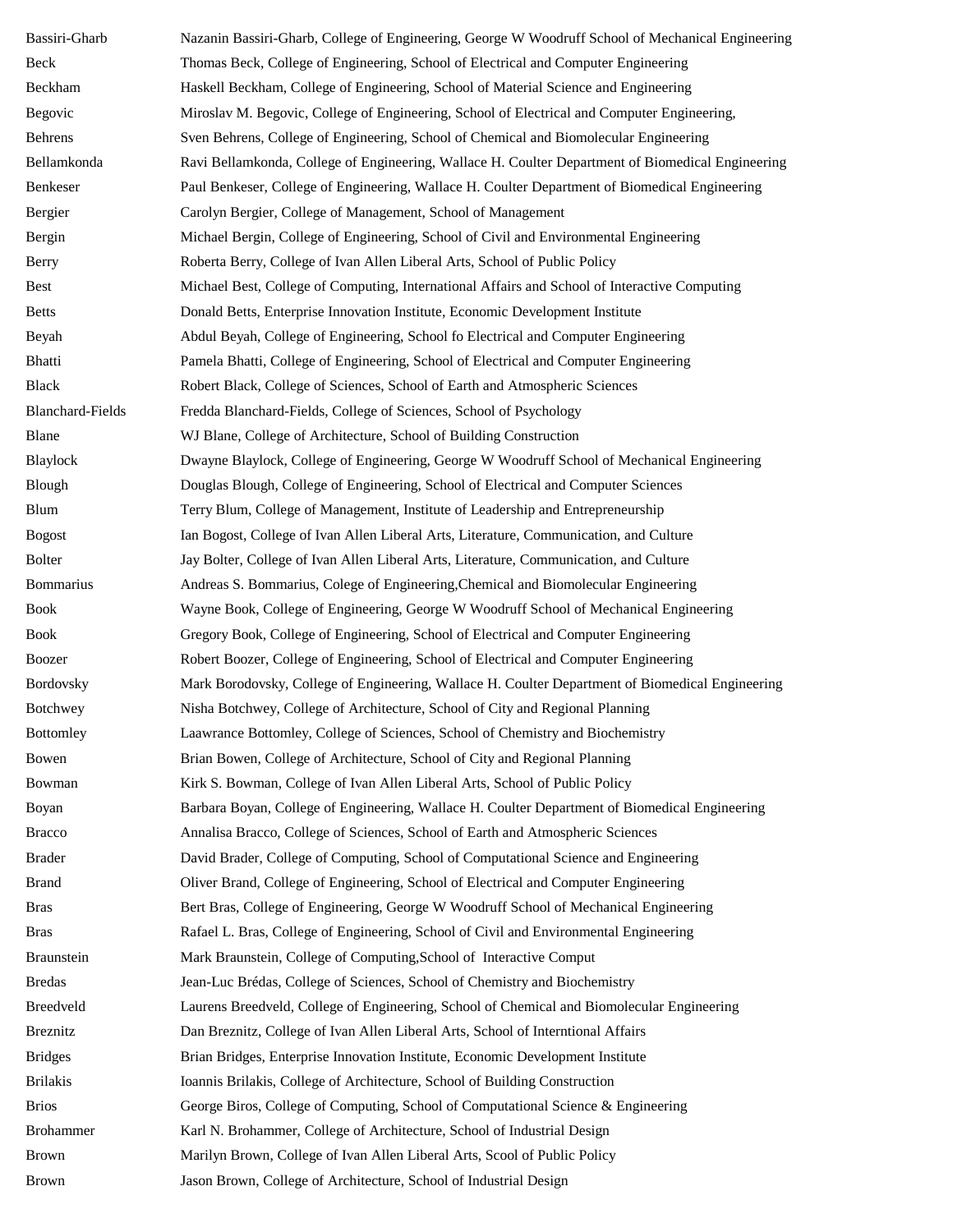| Brown            | Kenneth Brown, College of Sciences, School of Chemistry and Biochemistry                             |
|------------------|------------------------------------------------------------------------------------------------------|
| <b>Bruckman</b>  | Amy Bruckman, College of Computing, School of Interactive Computing                                  |
| Bucknall         | David Bucknall, College of Engineering, School of Materials Science and Engineering                  |
| Bunz             | Uwe Bunz, College of Sciences, School of Chemistry and Biochemistry                                  |
| Burkholder       | Thomas Burkholder, College of Sciences, School of Physiology                                         |
| Burns            | Susan Elizabeth Burns, College of Engineering, School of Civil and Environmental Engineering         |
| Butera           | Robert Butera, College of Engineering, School of Electrical and Computer Engineering                 |
| Capoolungo       | Laurant Capolungo, College of Engineering, George W Woodruff School of Mechanical Engineering        |
| Castro-Lacouture | Daniel Castro-Lacouture, College of Architecture, Schools of Building Construction                   |
| Champion         | Julie Champion, College of Engineering, School of Chemical and Biomolecular Engineering              |
| Champsion        | Thomas Champion, College of Engineering, School of Electrical and Computer Engineering               |
| Chance           | Ronald R. Chance, College of Engineering, School of Chemical and Biomolecular Engineering            |
| Chang            | Gee-Kung Chang, College of Engineering, School of Electrical and Computer Science                    |
| Chang            | Michael Chang, , College of Sciences, School of Earth and Atmospheric Sciences                       |
| Chang            | Young-Hui Change, College of Sciences, School of Physiology                                          |
| Chapman          | Michael Chapman, College of Sciences, School of Physics                                              |
| Chatterjee       | Abuit Chatterjee, College of Engineering, school of Electrical and Computer Science                  |
| Chen             | Ruizhen Chen, College of Engineering, School of Chemical and Biomolecular Engineering                |
| Chen             | Rachel Chen, Engineering, Chemical and Biomolecular Engineering, bioenergy/biofuel                   |
| Chen             | Yongsheng Chen, College of Engineering, School of Civil and Environmental Engineering                |
| Chernock         | Jason Chernock, Enterprise Innovation Institute, Economic Development Institute                      |
| Chernoff         | Yury Chernoff, College of Sciences, School of Biology                                                |
| Choi             | Yoonsu Choi, College of Engineering, Wallace H. Coulter Department of Biomedical Engineering         |
| Chou             | Mei-Yin Chou, College of Sciences, School of Physics                                                 |
| Choudhary        | Ruchi Choudhary, Colleges of Architecture, School of Building Construction                           |
| Christensen      | Henrik Christensen, College of Computing, School of Interactive Computing                            |
| Citrin           | David Citrin, College of Engineering, School of Electrical and Compter Science Engineering           |
| Clark            | John Paul Clark, College of Engineering, Daniel Guggenheim School of Aerospace Engineering           |
| Clements         | Mark Clements, College of Engineering, School of Electrical and Computer Engineering                 |
| Cobb             | Kim Cobb, College of Sciences, School of Earth and Atmospheric Sciences                              |
| Cochran          | Joe Cochran, College of Engineering, H. Milton Stewart School of Industrial and Systems Engineering  |
| Coffeen          | Larry Doffeen, College of Engineering, School of Electrical and Computer Engineering                 |
| Cola             | Baratunde Cola, College of Engineering, George W Woodruff School of Mechanical Engineering           |
| Collins          | Julie Collins, Enterprise Innovation Institute, Economic Development                                 |
| Conrad           | Edward Conrad, College of Sciences, School of Physics                                                |
| Cook             | William Cook, College of Engineering, H. Milton Stewart School of Industrial and Systems Engineering |
| Cook             | Fred Cook, , College of Engineering, School of Material Science and Engineering                      |
| Coropceanu       | Veaceslav Coropceanu, College of Sciences, Schol of Chemistry and Biochemistry                       |
| Costello         | Mark Costello, College of Engineering, Daniel Guggenheim School of Aerospace Engineering             |
| Cowan            | Richard Cowan, College of Engineering, George W Woodruff School of Mechanical Engineering            |
| Cowan            | David Cowan, College of Engineering, H. Milton Stewart School of Industrial and Systems Engineering  |
| Coyle            | Edward Coyle, College of Engineering, School of Electrical and Conputer Engineering                  |
| Cozzens          | Susan Cozzens, College of Ivan Allen Liberal Arts, Literature, Communication, and Culture            |
| Crafton          | Katherin Crafton, College of Management, School of Management                                        |
| Cressler         | John Cressler, College of Engineering, School of Electrical and Computer Engineering                 |
| Crittenden       | John Crittenden, College of Engineering, School of Civil and Environmental Engineering               |
| Cunefare         | Kenneth Cunefare, College of Engineering, George W Woodruff School of Mechanical Engineering         |
|                  |                                                                                                      |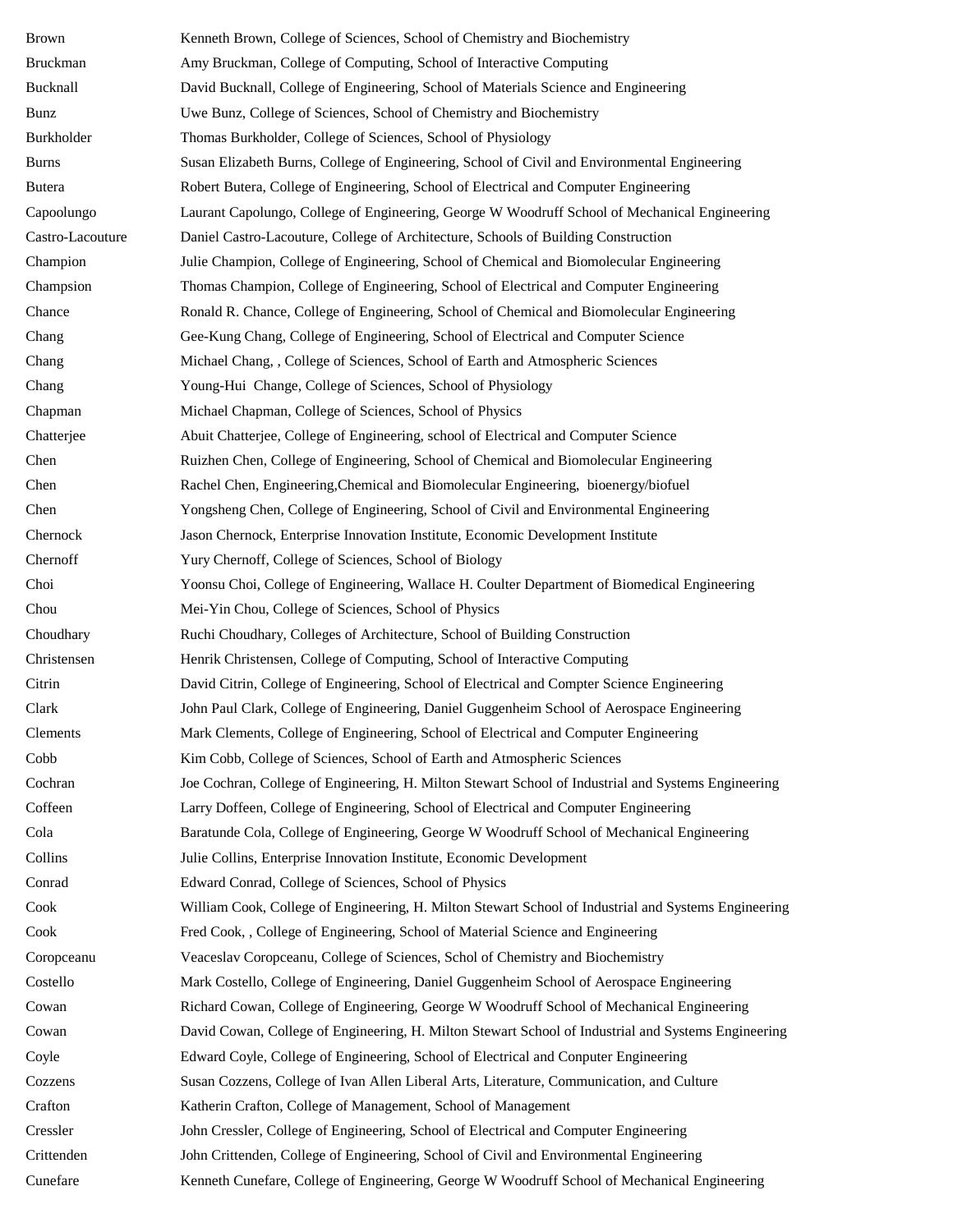| Curry        | Judith A. Curry, College of Sciences, School of Earth and Atmospheric Sciences                           |
|--------------|----------------------------------------------------------------------------------------------------------|
| Curtis       | Jennifer Curtis, College of Sciences, School of Physics                                                  |
| Cvitanovic   | Predrag Cvitanovic, College of Sciences, School of Physics                                               |
| Dagenhart    | Richard Dagenhart, College of Architecture, School of City and Regional Planning                         |
| Dai          | Jiangang Dai, College of Engineering, H. Milton Stewart School of Industrial and Systems Engineering     |
| Danyluk      | Steven Danyluk, College of Engineering, George W Woodruff School of Mechanical Engineering               |
| Das          | Suman Das, College of Engineering, George W Woodruff School of Mechanical Engineering                    |
| Davidovic    | Dragomire Davidovic, College of Sciences, School of Physics                                              |
| Davis        | Michael Davis, College of Engineering, Wallace H. Coulter Department of Biomedical Engineering           |
| Davis        | Doug Davis, College of Sciences, School of Earth and Atmospheric Sciencs                                 |
| Dawson       | Mchelle Dawson, College of Engineering, School of Chemical and Biomolecular Engineering                  |
| De Heer      | Walter De Heer, College of Sciences, School of Physics                                                   |
| Dechurch     | Leslie Dechurch, College of Sciences, School of Psychology                                               |
| Degertekin   | F. Levent Degertekin, College of Engineering, George W Woodruff School of Mechanical Engineering         |
| Deng         | Yulin Deng, College of Engineering, School of Chemical and Biomolecular Engineering                      |
| Deng         | Yi Deng, College of Sciences, School of Earth and Atmospheric Sciences                                   |
| Deo          | Chaitanya Deo, College of Engineering, George W Woodruff School of Mechanical Engineering                |
| DesRoches    | Reginald DesRoches, College of Engineering, School of Civil and Environmental Engineering                |
| Deweerth     | Stephen DeWeerth, College of Engineering, Wallace H. Coulter Department of Biomedical Engineering        |
| Dey          | Santanu Dey, College of Engineering, H. Milton Stewart School of Industrial and Systems Engineering      |
| Di Lorenzo   | Emanuele Di Lorenzo, College of Sciences, School of Earth and Atmospheric Sciences                       |
| Dichristina  | Thomas DiChristina, College of Sciences, School of Biology                                               |
| Dickinson    | Robert Dickinson, College of Sciences, School of Earth and Atmospheric Sciences                          |
| Dieker       | Antonius Dieker, College of Engineering, H. Milton Stewart School of Industrial and Systems Engineering  |
| Disalvo      | Carl DIsalvo, College of Ivan Allen Liberal Arts, Literature, Communication, and Culture                 |
| Divan        | Deepakraj J. Divan, College of Engineering, School of Electrical and Computer Engineering                |
| Dixon        | James Dixon, College of Engineering, George W Woodruff School of Mechanical Engineering                  |
| Do           | Ellen Yi-Luen Do, Colleges of Architecture, School of Architecture                                       |
| Dobbins      | Michael A. Dobbins, College of Architecture, School of City and Regional Planning                        |
| Donaldson    | Harvey Donaldson, College of Engineering, H. Milton Stewart School of Industrial and Systems Engineering |
| Doolittle    | W. Alan Doolittle, College of Engineering, School of Electrical and Computer Engineering                 |
| Doyoyo       | Mulalo Doyoyo, College of Engineering, School of Civil and Environmental Engineering                     |
| Drummond     | William Drummond, College of Architecture, School of City and Regional Planning                          |
| Duarte       | Audrey Duarte, College of Sciences, School of Psychology                                                 |
| Dublin       | Steven Dublin, College of Engineering, Wallace H. Coulter Department of Biomedical Engineering           |
| Dubose       | Jennifer Dubose, College of Architecture, Health Systems Institute                                       |
| Dufek        | Joe Dufek, College of Engineering, School of Civil and Environmental Engineering                         |
| Duffy        | Meghan Duffy, College of Sciences, School of Biology                                                     |
| Dugenske     | Andrew Dugenske, College of Engineering, George W Woodruff School of Mechanical Engineering              |
| Dunham-Jones | Ellen Dunham-Jones, College of Architecture, School of City and Regional Planning                        |
| Dupuis       | Russell D. Dupuis, College of Engineering, School of Electrical and Computer Engineering                 |
| Durgin       | Gregory Durgin, College of Engineering, School of Electrical and Computer Engineering                    |
| Durso        | Francis Durso, College of Sciences, School of Psychology                                                 |
| Eastman      | Chuck Eastman, Colleges of Architecture, School of Building Technologies                                 |
| Ebong        | Abasifreke Ebong, College of Engineering, School of Electrical and Computer Engineering                  |
| Eckert       | Charles A. Eckert, College of Engineering, Chemical and Biomolecular Engineering                         |
| Economou     | Athanassios Economou, College of Architecture, School of Building Construction                           |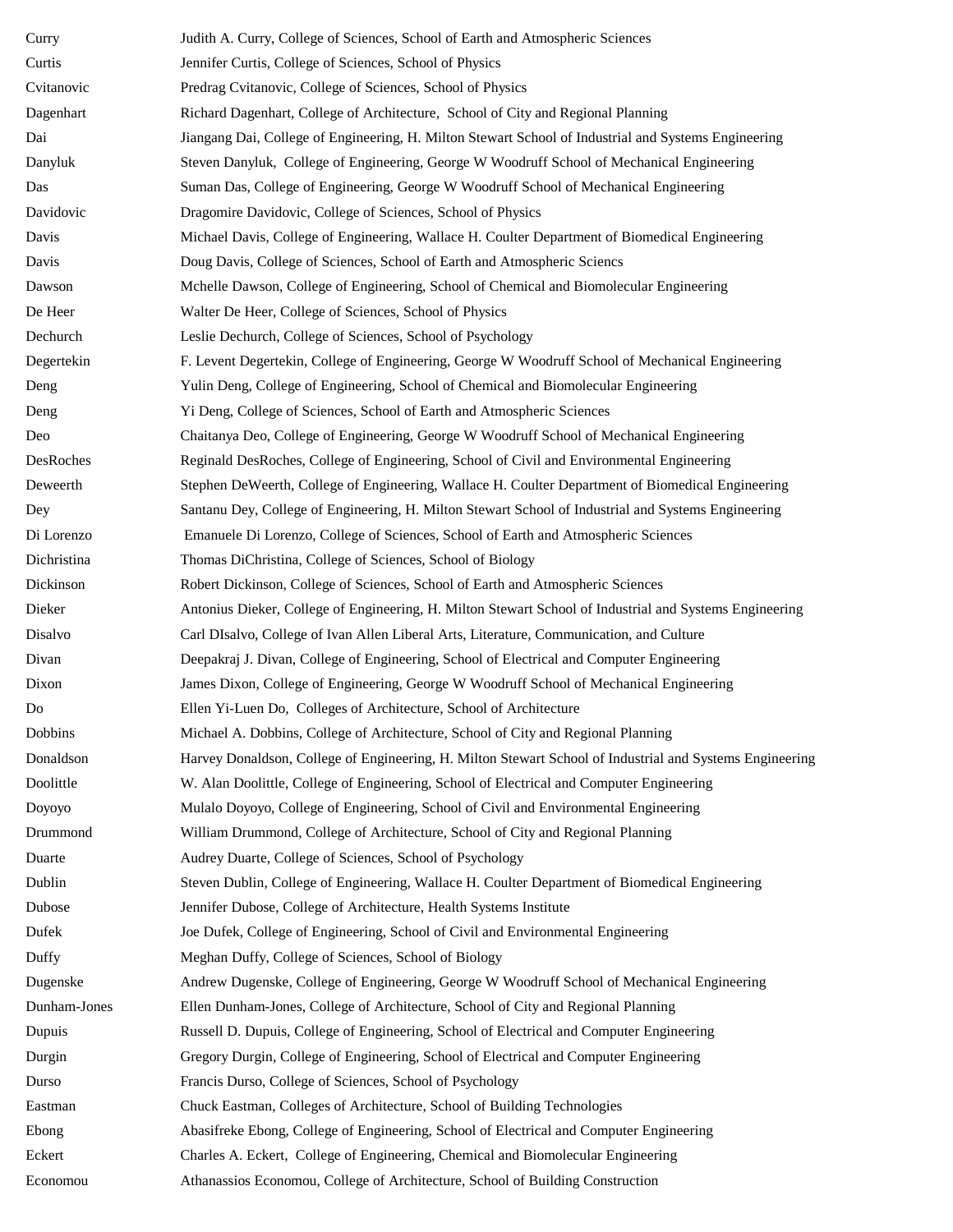| Edwards                 | Waren Edwards, College of Computing, School of Interactive Computing                                     |
|-------------------------|----------------------------------------------------------------------------------------------------------|
| Egerstedt               | Magnus Egerstedt, College of Engineering, School of Electrical and Computer Sciences                     |
| Ellingwood              | Bruce R. Ellingwood, College of Engineering, School of Civil and Environmental Engineering               |
| Elliott                 | Michael Elliott, College of Architecture, School of City and Regional Planning                           |
| El-Sayed                | Mostafa El-Sayed, College of Scinces, School of Chemistry and Biochemistry                               |
| Embretson               | Susan Embretson, College of Sciences, School of Psychology                                               |
| Emkin                   | Leroy Z. Emkin, College of Engineering, School of Civil and Environmental Engineering                    |
| Engle                   | Randall Engle, College of Sciences, School of Psychology                                                 |
| Erera                   | Alan Erera, College of Engineering, H. Milton Stewart School of Industrial and Systems Engineering       |
| Ergun                   | lem Ergun, College of Engineering, H. Milton Stewart School of Industrial and Systems Engineering        |
| Ericson                 | Barbara Ericson, College of Computing, School of Computer Science                                        |
| Erturk                  | Alper Erturk, College of Engineering, George W Woodruff School of Mechanical Engineering                 |
| Etienne                 | Harley Etienne, College of Architecture, School of City and Regional Planning                            |
| Fabry                   | Mikulas Fabry, College of Ivan Allen Liberal Arts, School of Interntional Affairs                        |
| Fahrni                  | Christop Fahrni, College of Sciences, School of Chemistry and Biochemistry                               |
| Fan                     | Maohong Fan, College of Engineering, School of Civil and Environmental Engineering                       |
| Fan                     | Yuhong Fan, College of Sciences, School of Biology                                                       |
| Fedele                  | Francesco G. Fedele, College of Engineering, School of Civil and Environmental Engineering               |
| Fedorov                 | Andrei G. Fedorov, College of Sciences, School of Earth and Atmospheric Sciences                         |
| Fekri                   | Faramarz Fekri, College of Engineering, School of Electrical and Computer Engineering                    |
| Fernandez               | Facundo M. Fernandez College of Sciences, School of Chemistry and Biochemistry                           |
| Fernandez de las Nieves | Alberto Fernandez De Las Nieves, College of Sciences, School of Physics                                  |
| Ferri                   | Bonnie Ferri, College of Engineering, School of Electrical and Computer Engineering                      |
| Filler                  | Michael Filler, College of Engineering, Chemical and Biomolecular Engineering,                           |
| First                   | Phillip First, College of Sciences, School of Physics                                                    |
| Fischer                 | Ute Fischer, College of Ivan Allen Liberal Arts, Literature, Communication, and Culture                  |
| Foley                   | Robert Foley, College of Engineering, H. Milton Stewart School of Industrial and Systems Engineering     |
| Forest                  | Craig Forest, College of Engineering, George W Woodruff School of Mechanical Engineering                 |
| Forman                  | Christopher Forman, College of Management, School of Management                                          |
| Forrest                 | Jaymie Forrest, College of Engineering, H. Milton Stewart School of Industrial and Systems Engineering   |
| Fox                     | Mary Fox, College of Ivan Allen Liberal Arts, School of Public Policy                                    |
| France                  | Stefan France, College of Sciences, School of Chemistry and Biochemistry                                 |
| Frankel                 | Kurt L. Frankel, College of Engineering, School of Civil and Environmental Engineering                   |
| French                  | Steve French, College of Architecture, School of City and Regional Planning                              |
| Fritz                   | Hermann Marc Fritz, College of Engineering, School of Civil and Environmental Engineering                |
| Frost                   | David Frost, College of Engineering, School of Civil and Environmental Engineering                       |
| Fuller                  | Thomas F. Fuller, College of Engineering, School of Chemical and Biomolecular Engineering                |
| Gampton                 | Robert Hampton, College of Engineering, School of Electrical and Computer Engineering                    |
| Garcia                  | Andres Garcia, College of Engineering, College of of Engineering, George W Woodruff School of Mechanical |
| Garimella               | Srinivas Garimella, College of Engineering, George W Woodruff School of Mechanical Engineering           |
| Garmestani              | Hamid Garmestani, College of Engineering, School of Material Science and Engineering                     |
| Garrow                  | Laurie Anne Garrow, College of Engineering, School of Civil and Environmental Engineering                |
| Gaucher                 | Eric Gaucher, College of Sciences, School of Biology                                                     |
| Gaylord                 | Thomas Gaylord, College of Engineering, School of Electrical and Computer Engineering                    |
| Gebraell                | Nagi Gebraeel, College of Engineering, H. Milton Stewart School of Industrial and Systems Engineering    |
| Gentry                  | Russell Gentry, Colleges of Architecture and College of Computing, Building Technologies                 |
| Georgakakos             | Aris P. Georgakakos, College of Engineering, School of Civil and Environmental Engineering               |
|                         |                                                                                                          |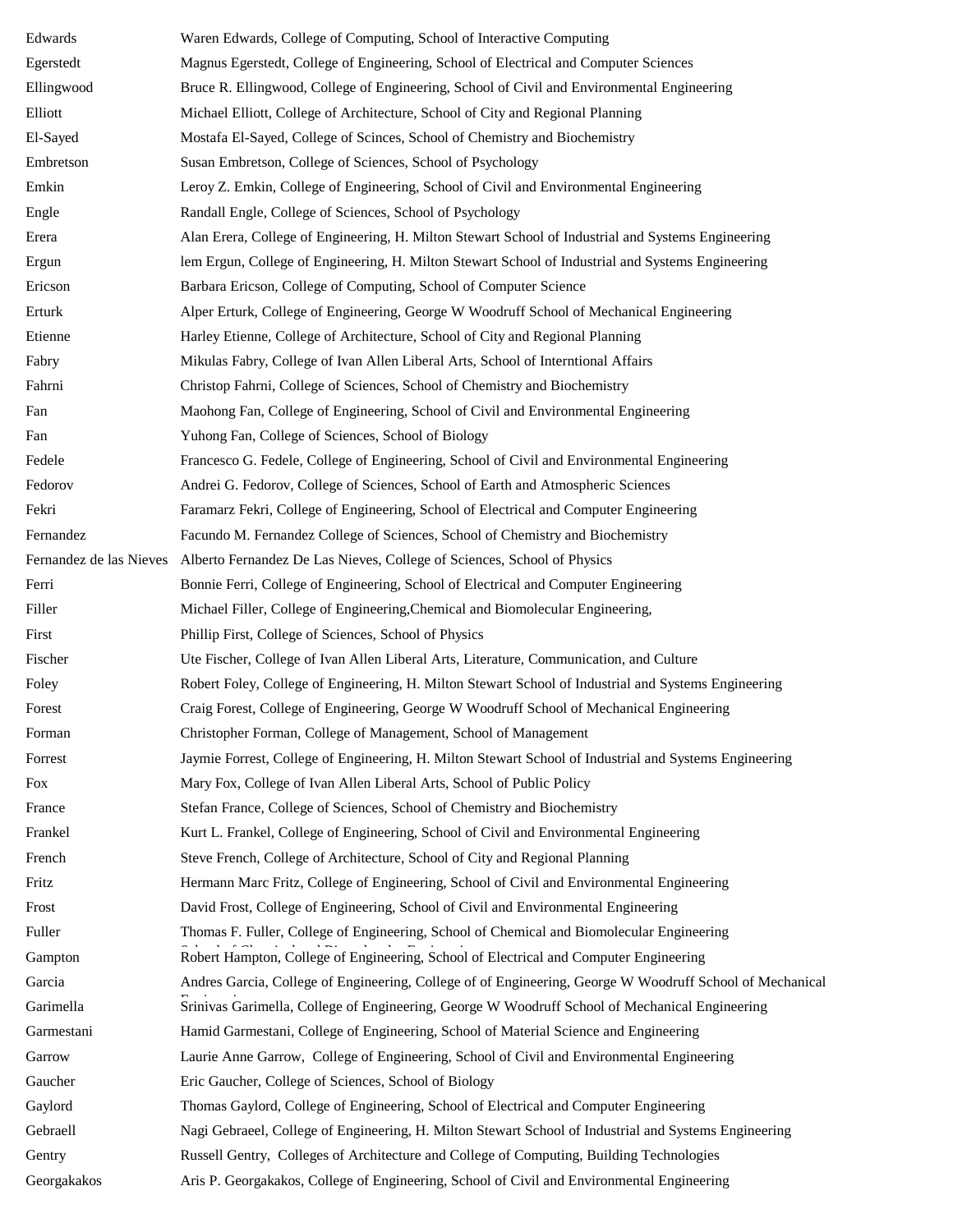Gerhardt Rosario Gerhardt, College of Engineering, School of Material Science and Engineering Germanovich Leonid Germanovich, College of Engineering, School of Civil and Environmental Engineering Ghiaasiaan S Mostafa Ghiaasiaan, College of Engineering, George W Woodruff School of Mechanical Engineering Ghosal Vivek Ghosal, College of Management, School of Economics Ghovanloo Maysam Ghovanloo, College of Engineering, School of Electrical and Computer Engineering Giarrusso Tony Giarrusso, College of Architecture, School of City and Regional Planning Gibson Gregory Gibson, College of Scienceds, School of Biology Gideens Don Giddens, College of Engingeering, Wallace H. Coulter Department of Biomedical Engineering Gleason Rudolph Gleason, College of Engineering, George W Woodruff School of Mechanical Engineering Glezer Ari Glezer, College of Engineering, George W Woodruff School of Mechanical Engineering Goel Ashok Goel, College of Computing, School of Interactive Computing Goldberg Stuart Goldberg, College of Ivan Allen Liberal Arts, Modern Languages Goldenburg Johseph Goldenburg, College of Engineering, School of Electrical and Computer Engineering Goldman Daniel Goldman, College of Sciences, School of Physics Goodisman Michael Goodisman, College of Sciences, School of Biology Goodman Seymour Goodman, College of Ivan Allen Liberal Arts, School of Interntional Affairs Goodno Barry Goodno, College of Engineering, School of Civil and Environmental Engineering Gorges Marla Gorges, Enterprise Innovation Institute, Economic Development Graham Samuel Graham, College of Engineering, George W Woodruff School of Mechanical Engineering Gray Alexander Gray, College of Computing, School of Computational Science and Engineering Gray Michael Gray, College of Engineering, George W Woodruff School of Mechanical Engineering Green Itzhak Green, College of Engineering, George W Woodruff School of Mechanical Engineering Gregor Robert Gregor, College of Sciences, School of Physiology Grigoriev Roman Grigoriev, College of Sciences, School of Physics Grover Marth Grover, College of Engineering, School of Chemical and Biomolecular Engineering Grualva Carlos Grijalva, College of Engineering, School of Electrical and Computer Engineering Guensler Randall L. Guensler, College of Engineering, School of Civil and Environmental Engineering Guhathakurta Subhro Guhathakurta, College of Architecture, School of City and Regional Planning Guin Angshuman Guin, College of Engineering, School of Civil and Environmental Engineering Guldberg Robert Guldberg, College of Engineering, College of of Engineering, George W Woodruff School of Mechanical Engineering Guzdial Mark Guzdial, College of Computing, School of Interactive Computing Haas Kevin A. Haas, College of Engineering, School of Civil and Environmental Engineering Habetler Tom G. Habetler, College of Engineering, School of Electrical and Computer Engineering Haines Comas Haines, College of of Engineering, George W Woodruff School of Mechanical Engineering Hammer Brian Hammer, College of Sciences, School of Biology Harley Ronald Harley, College of Engineering, School of Electrical and Computer Engineering Harley Ronald Gordon Harley, College of Engineering, School of Electrical and Computer Engineering Harris Tequila Harris, College of Engineering, George W Woodruff School of Mechanical Engineering Hartlein Richard Hartlein, College of Engineering, School of Electrical and Computer Sciences Harvey Stpehn Harvey, College of Sciences, School of Biology Hasler Paul Hasler, College of Engineering, School of Electrical and Computer Engineering Hastings Mardi Hastings, College of Engineering, George W Woodruff School of Mechanical Engineering Hay Mark Hay, College of Sciences, School of Biology Healy Nancy Healy, College of Engineering, School of Electrical and Computer Engineering Henandez Rigoberto Hernandex, College of Sciences, School of Chemistry and Biochemistry Henderson Clifford Henderson, College of Engineering, School of Chemical and Biomolecuar Engineering Henkiel Lynne Henkiel, Enterprise Innovation Institute, Economic Development Institute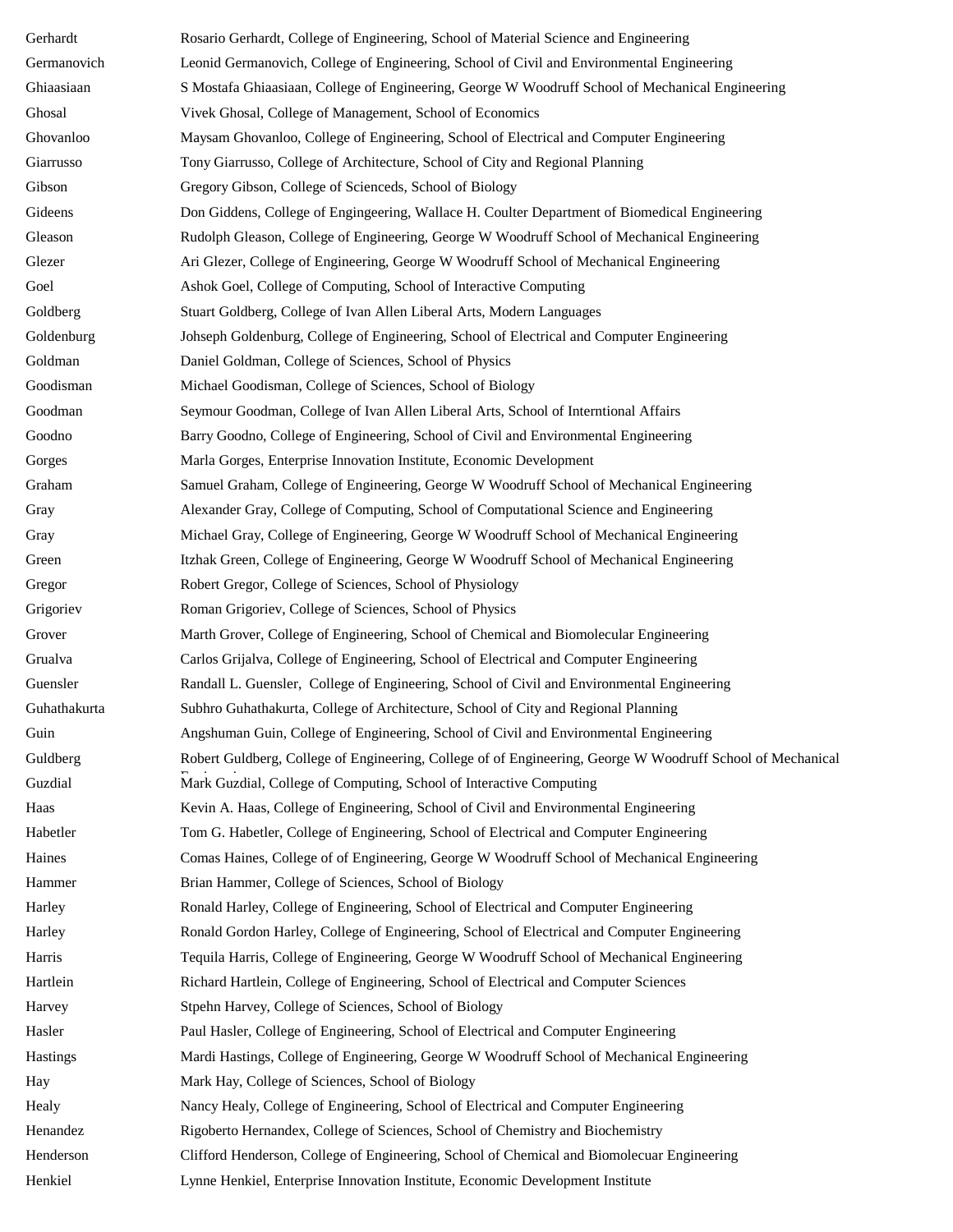Hertel Nolan E Hertel, College of Engineering, George W Woodruff School of Mechanical Engineering Hertzog Christopher Hertzog, College of Sciences, School of Psychology Hesketh Peter Hesketh, College of Engineering, George W Woodruff School of Mechanical Engineering Hesketh Peter Hesketh, College of of Engineering, George W Woodruff School of Mechanical Engineering, Hess Dennis Hess, College of Engineering, School of Chemical and Electrical Engineering Hicks Diana Hicks, College of Ivan Allen Liberal Arts, School of Public Policy Hilderbrand Terry Hilderbrand, College of Engineering, School of Elecgtrical and Computer Engineering Hivakumar Raghupathy Sivakumar, College of Engineering, School of Electrical and Computer Engineering Hodges Dewey H. Hodges, College of Engineering, Daniel Guggenheim School of Aerospace Engineering Hoffman Michael Hoffman, College of Ivan Allen Liberal Arts, School of Public Policy Hong Bo Hong, College of Engineering, School of Electrical and Computer Engineering Hooper Ryan Hooper, College of Engineering, Wallace H. Coulter Department of Biomedical Engineering Hovorka Christopher Hovorka, College of Sciences, School of Physiology Howard Ayanna Howard, College of Engineering, School of Electrical and Computer Engineering Hoyos Carlos D. Hoyos, College of Sciences, School of Earth and Atmospheric Sciences Hsieh Jeffery Hsieh, College of Engineering, School of Chemical and Biomolecular Engineering Hu David Hu, College of Engineering, George W Woodruff School of Mechanical Engineering Hu David Hu, College of Engineering, George W Woodruff School of Mechanical Engineering Hu Xiaoping Hu, College of Engineering, Wallace H. Coulter Department of Biomedical Engineering Huang Ching-Hua Huang, College of Engineering, School of Civil and Environmental Engineering Huang Haiying Huang, College of Engineering, School of Civil and Environmental Engineering Hud Nicholas Hud, College of Sciences, School of Chemistry and Biochemistry Huey Lewis Huey, College of Sciences, School of Earth and Atlmospheric Sciences Hughes Joe Hughes, College of Engineering, School of Civil and Environmental Engineering Hunger Michael Hunger, College of Engineering, School of Civil and Environmental Engineering Hunt William Hunt, College of Engineering, School of Electrical and Computer Engineering Hunt Mary Hallisey-Hunt, Strategic Energy Institute Hunter Michael P Hunter, College of Engineering, School of Civil and Environmental Engineering Huo Xiaoming Huo, College of Engineering, H. Milton Stewart School of Industrial and Systems Engineering Immergluck Dan Immergluck, College of Architecture, School of City and Regional Planning Ingall Ellery Ingall, College of Sciences, School of Earth and Atmospheric Sciences Ingram Mary Ingram, College of Engineering, School of Electrical and Computer Engineering Irizarry Javier Irizarry, College of Architecture, School of Building Construction Isbell Charles Isbell, College of Computing, School of Interactive Computing Ito Taka Ito, College of Sciences, School of Earth and Atmospheric Sciences Iyelere Adegboyega Oyelere, College of Sciencs, School of Chemistry and Biochemistry Jacob Karl jacob, College of Engineering, School of Material Science and Engineering Jacobs Laurence J. Jacobs, College of Engineering, School of Civil and Environmental Engineering Jagoda Jeff I. Jagoda, College of Engineering, Daniel Guggenheim School of Aerospace Engineering Jang Seung Soon jang, College of Engineering, School of Material Science and Engineering Jarvis Hohn Jarvis, College of Engineering, H. Milton Stewart School of Industrial and Systems Engineering Jayant Nikil Jayant, College of Engineering, School of Electrical and Computer Engineering Jayaraman Sundaresan Jayaraman, College of Engineering, School of Material Science and Engineering Jeter Sheldon Jeter, College of Engineering, George W Woodruff School of Mechanical Engineering Jiang Lin Jiang, College of Sciences, School of Biology Jiang Zhigang Hiang, College of Sciences, School of Physics Jiao Jianxin Jiao, College of Engineering, George W Woodruff School of Mechanical Engineering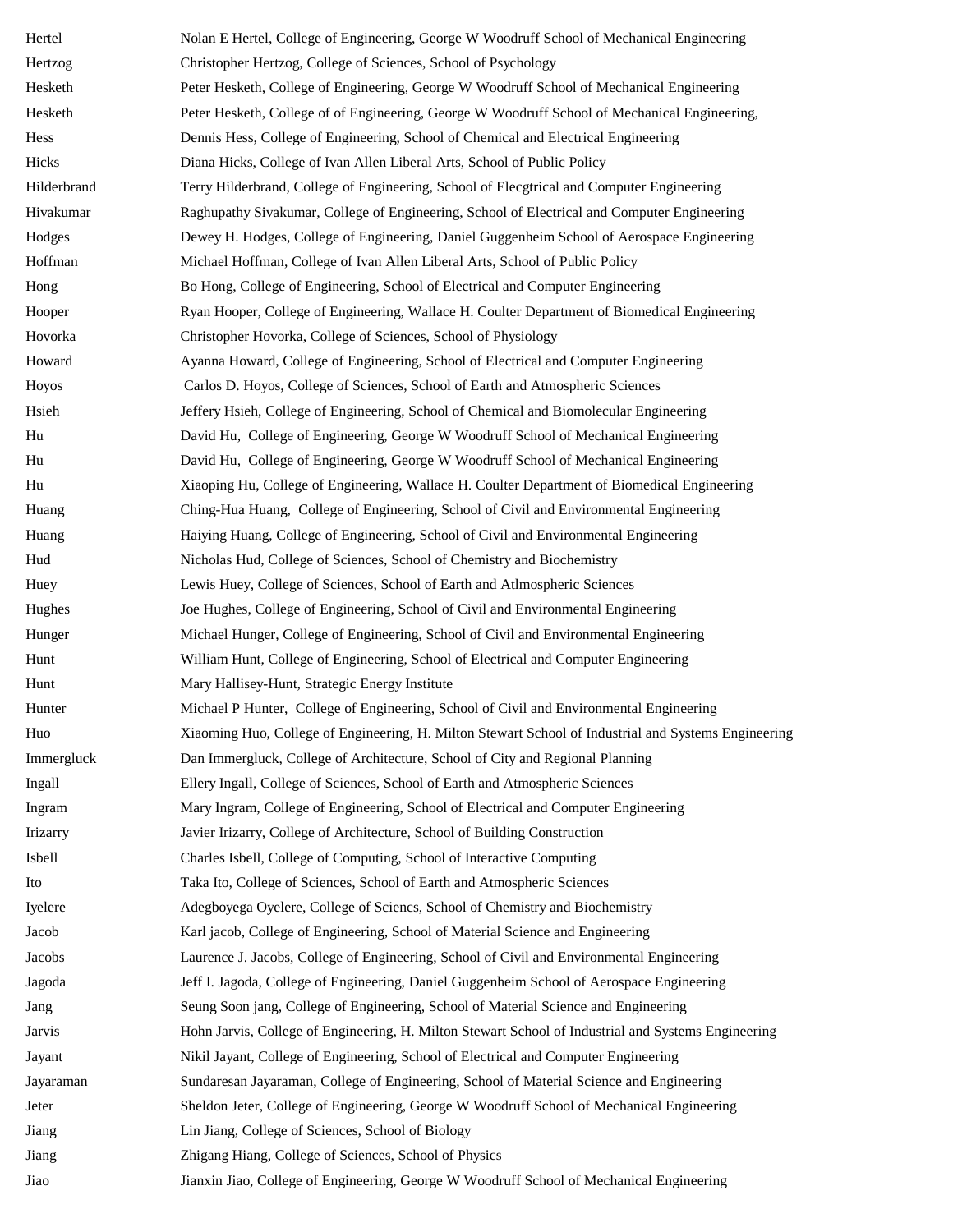| Johnson        | Erik Johnson, College of Ivan Allen Liberal Arts, School of Economics                                        |
|----------------|--------------------------------------------------------------------------------------------------------------|
| Johnson        | William Johnson, College of Engineering, School of Material Science and Engineering                          |
| Johnston       | George Johnston, College of Architecture, School of Architecture                                             |
| Jones          | Christopher Jones, College of Engineering, School of Chemistry and Biochemistry                              |
| Jordan         | King Jordan, College of Sciences, School of Biology                                                          |
| Joseph         | Paul Joseph, College of Engineering, School of Electrical and Computer Engineering                           |
| Joshi          | Yogendra Joshi, College of Engineering, George W Woodruff School of Mechanical Engineering                   |
| Joy            | Edward Joy, College of Engineering, School of Electrical and Computer Engineering                            |
| Juang          | Biing Juang, College of Engineering, School of Electrical and Computer Engineering                           |
| Kahn           | Lawrence F. Kahn, College of Engineering, School of Civil and Environmental Engineering                      |
| Kalaitzidou    | Kyriaki KalaitzidouK, College of Engineering, George W Woodruff School of Mechanical Engineering             |
| Kangari        | Roozbeh Kangari, Colleges of Architecture, School of Building Construction                                   |
| Kawajiri       | Yoshiaki Kawajiri, College of Engineering, School of Chemical and Biomolecular Engineering                   |
| Keel           | Thomas Keel, College of Architecture, School of Building Construction                                        |
| Kelly          | Wendy Kelly, College of Schiences, School of Chemistry and Biochemistry                                      |
| Kemp           | Charles Kemp, College of Engineering, Wallace H. Coulter Department of Biomedical Engineering                |
| Kemp           | Melissa Kemp, College of Engineering, Wallace H. Coulter Department of Biomedical Engineering                |
| Kennedy        | T Kennedy, College of Sciences, School of Physics                                                            |
| Kenney         | James Kenney, College of Engineering, School of Electrical and Computer Engineering                          |
| Keskinocak     | Pinar Keskinocak, College of Engineering, H. Milton Stewart School of Industrial and Systems Engineering     |
| Killian        | Nathan Killian, College of Engineering, Wallace H. Coulter Department of Biomedical Engineering              |
| Kim            | Seong-Hee Kim, College of Engineering, H. Milton Stewart School of Industrial and Systems Engineering        |
| Kim            | Jaehong Kim, College of Engineering, School of Civil and Environmental Engineering                           |
| Kim            | Jaehong Kim, College of Engineering, School of Civil and Environmental Engineering                           |
| Kim            | Hyemi Kim, College of Sciences, School of Earth and Atmospheric Sciences                                     |
| Kim            | Harold Kim, College of Sciences, School of Physics                                                           |
| Kimmel         | Mark Kimmel, College of Sciences, School of Physics                                                          |
| Kindermann     | Markus Kindermann, College of Sciences, School of Physics                                                    |
| Kingsley       | Gordon Kingsley, College of Ivan Allen Liberal Arts, School of Public Policy                                 |
| Kippelen       | Bernard Kippelen, College of Engineering, School of Electrical and Computer Engineering                      |
| Kirkman        | Robert J. Kirkman, College of Ivan Allen Liberal Arts, School of Public Policy                               |
| Kleywegt       | Anton Kleywegt, College of Engineering, H. Milton Stewart School of Industrial and Systems Engineering       |
| Knox-Hayes     | Janelle Knox-Hayes, College of Ivan Allen Liberal Arts, School of Public Policy                              |
| Kohl           | Paul Kohl, College of Engineering, School of Chemical and Biomolecular Engineering                           |
| Komerath       | Narayanan Komerath, College of Engineering, Daniel Guggenheim School of Aerospace Engineering, wind turbines |
| Konstantinidis | Kostas T. Konstantinidis, College of Engineering, School of Civil and Environmental Engineering              |
| Koon           | John H. Koon, College of Engineering, School of Civil and Environmental Engineering                          |
| Kornegay       | Kevin Korneygay, College of Engineering, School of Electrical and Computer Engeineering                      |
| Koros          | William John Koros, College of Engineering, School of Chemistry and Biochemistry                             |
| Kostka         | Joel Kostka, College of Sciences, School of Earth and Atmospheric Sciences                                   |
| Kroger         | Nils Kroger, College of Engineering, School of Materials Science and Engineering                             |
| Ku             | David Ku, College of Engineering, George W Woodruff School of Mechanical Engineering                         |
| Kuang          | Xi Kunag, College of Management, School of Management                                                        |
| Kubanek        | Julia Kubanek, College of Sciences, School of Biology                                                        |
| Kumar          | Satish Kumar, College of Engineering, School of Materials Science and Engineering                            |
| Kurtis         | Kimberly Kurtis, College of Engineering, School of Civil and Environmental Engineering                       |
| Kurtis         | Kimberly E. Kurtis, College of Engineering, School of Civil and Environmental Engineering                    |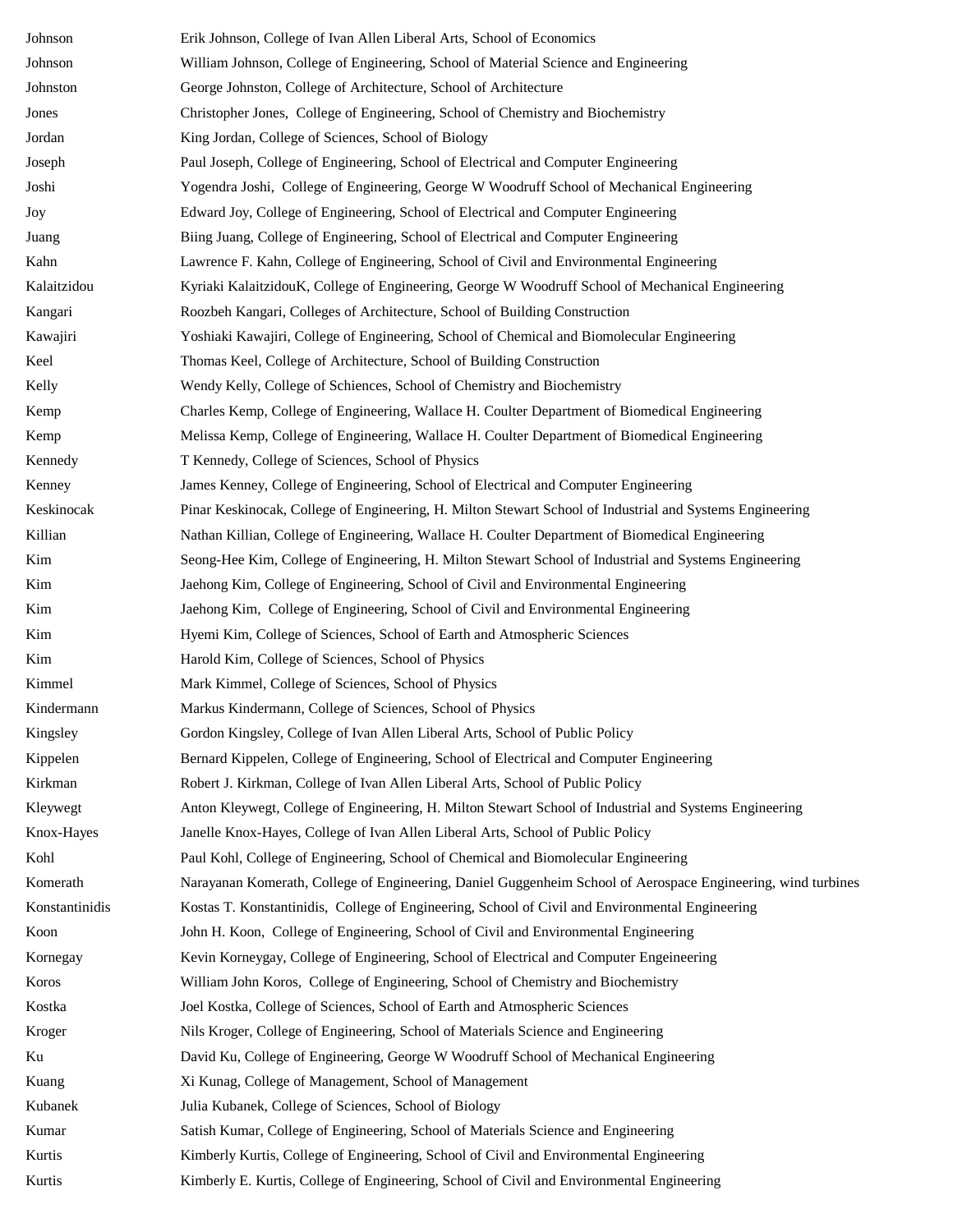| Kuzmich         | Alexander Kuzmich, College of Sciences, School of Physics                                         |
|-----------------|---------------------------------------------------------------------------------------------------|
| Laguna          | Pablo Laguna, College of Sciences, School of Physics                                              |
| Lambert         | Frank Lambert, College of Engineering, School of Electrical and Computer Engineering              |
| Landman         | Uzi Landman, College of Sciences, School of Physics                                               |
| Laplaca         | Michelle LaPlaca, College of Engineering, Wallace H. Coulter Department of Biomedical Engineering |
| Laval           | Jorge A. Laval, College of Engineering, School of Civil and Environmental Engineering             |
| Le Dous         | Joseph Le Doux, , College of Engineering, Wallace H. Coulter Department of Biomedical Engineering |
| Leamy           | Michael Leamy, College of Engineering, George W Woodruff School of Mechanical Engineering         |
| Leavey          | Jennifer Leavey, College of Sciences, School of Biology                                           |
| Lee             | Eva Lee, College of Engineering, H. Milton Stewart School of Industrial and Systems Engineering   |
| Lee             | Hsien-Chin-Jui, College of Engineering, School of Electrical and Computer Engineering             |
| Lee             | Hsien-Hsin Lee, College of Engineering, School of Electrical and Computer Engineering             |
| Lee             | Robert Lee, College of Engineering, Wallace H. Coulter Department of Biomedical Engineering       |
| Leigh           | Nancey Green Leigh, College of Architecture, School of City and Regional Planning                 |
| Leisen          | Johannes Leisen, College of Sciences, School of Chemistry and Biochemistry                        |
| Leon            | Roberto T. Leon, College of Engineering, School of Civil and Environmental Engineering            |
| Leonard         | John D. Leonard, College of Engineering, School of Civil and Environmental Engineering            |
| Li              | Goeffrey Li, College of Engineering, School of Electrical and Computer Engineering                |
| Li              | Mo Li, College of Engineering, School of Material Science and Engineering                         |
| Li              | Haizheng Li, College of Management, School of Economics                                           |
| Lieberman       | Raquel Lieberman, College of Sciences, School of Chemistry and Biochemistry                       |
| Lieuwen         | Tim C. Lieuwen, College of Engineering, Daniel Guggenheim School of Aerospace Engineering         |
| Lim             | Sung-Ku Lim, College of Engineering, School of Electrical and Computer Engineering                |
| Lin             | Zhiqun Lin, College of Engineering, School of Materials Science and Engineering                   |
| Lincoln         | Jennie Lincoln, College of Ivan Allen Liberal Arts, International Affairs                         |
| Lindsey         | Stanley Lindsey, College of Engineering, School of Civil and Environmental Engineering            |
| Liotta          | Charles L. Liotta, College of Engineering, School of Chemical and Biomolecular Engineering        |
| Liu             | Meilin Liu, College of Engineering, Schools of Materials Science and Engineering                  |
| Liu             | Jiping Liu, College of Sciences, School of Earth and Atmospheric Sciences                         |
| Lobachev        | Kirill Lobachev, College of Sciences, School of Biology                                           |
| Loeffler        | Frank Loeffler, College of Engineering, School of Civil and Environmental Engineering,            |
| Loewy           | Robert G. Loewy, College of Engineering, Daniel Guggenheim School of Aerospace Engineering        |
| Long            | William Long, College of Ivan Allen Liberal Arts, School of Interntional Affairs                  |
| Lu              | Hang Lu, , College of Engineering, School of Chemical and Biomolecular Engineering                |
| Luo             | Jian Luo, College of Engineering, School of Civil and Environmental Engineering                   |
| Lurie           | Nichola Lurie, College of Management, School of Management                                        |
| Lynch           | Christopher Lynch, College of Engineering, George W Woodruff School of Mechanical Engineering     |
| Lynch-Stieglitz | Jean Lynch-Stieglitz, College of Sciences, School of Earth and Atmospheric Sciences               |
| Lyon            | Lous Lyons, College of Sciences, School of Chemistry and Biochemistry                             |
| Ma              | Xiaoli Ma, College of Engineering, School of Electrical and Computer Engineering                  |
| Madisetti       | Vijay Madisetti, College of Engineering, School of Electrical and Computer Engineering            |
| Magerko         | Brian Magerko, College of Ivan Allen Liberal Arts, Literature, Communication, and Culture         |
| Marcus          | Michelle Marcus, College of Architecture, School of City and Regional Planning                    |
| Marder          | Seth Marder, College of Sciences, Chemistry and Biochemistry                                      |
| Marsolan        | Norman Marsolan, College of Engineering, School of Chemical and Biomolecular Engineering          |
| Martin          | Kevin Martin, College of Engineering, School of Electrical and Computer Engineering               |
| Mavris          | Dimitri Mavris, College of Engineering, Daniel Guggenheim School of Aerospace Engineering         |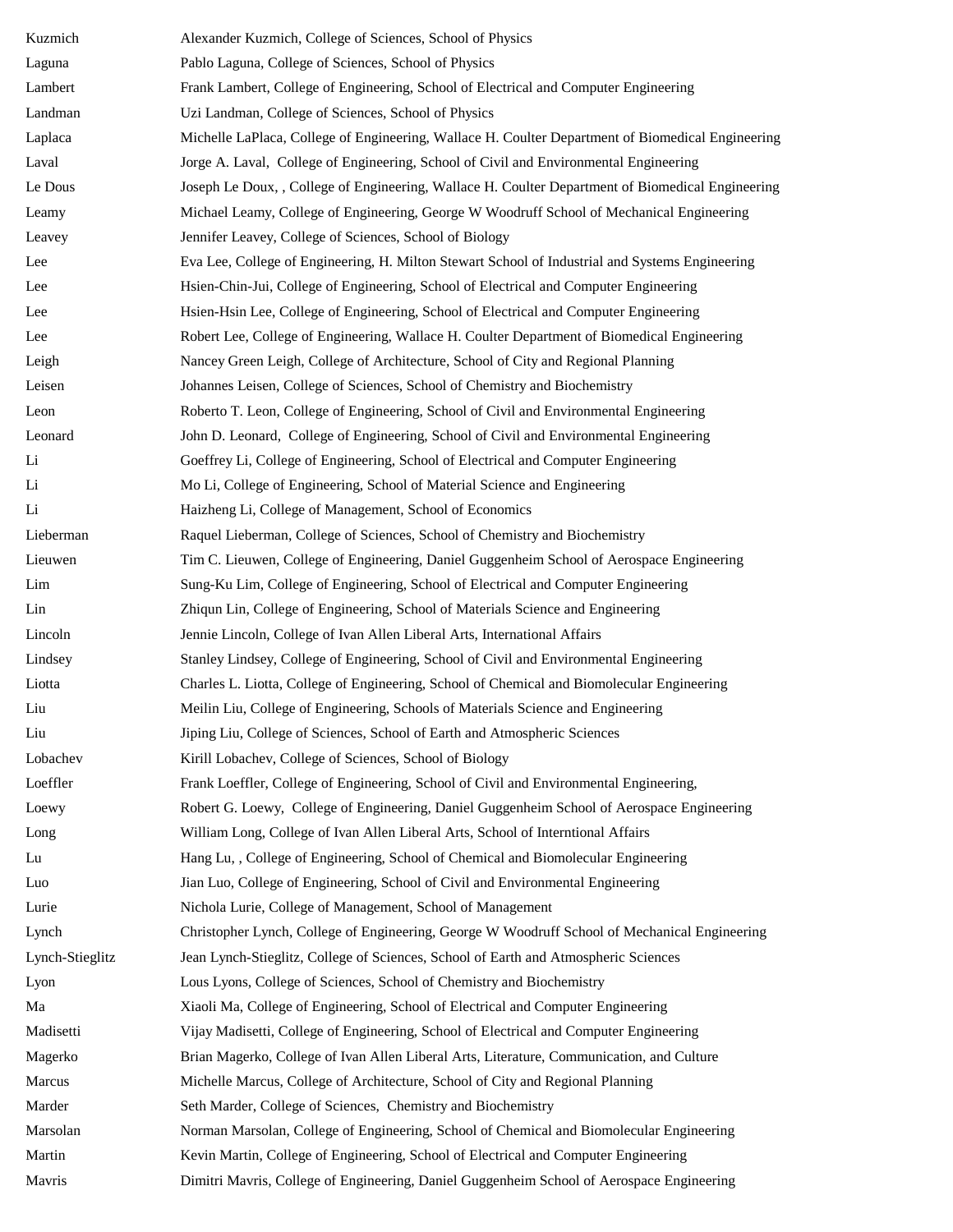May Sheldon May, College of Engineering, School of Chemical and Biolmolecular Engineering Mayne Paul Mayne, College of Engineering, School of Civil and Environmental Engineering Mazalek Alexandra Mazalek, College of Ivan Allen Liberal Arts, Literature, Communication, and Culture McCarthy Patrick McCarthy, College of Ivan Allen Liberal Arts, Modern Languages McClellan James McClellan, College of Engineering, School of Electrical and Computer Engineering McCracken W McCracken, College of Computing, School of Computer Science McDevitt Todd McDevitt, College of Engineering, Wallace H. Coulter Department of Biomedical Engineering McDowell David McDowell, College of Engineering, George W Woodruff School of Mechanical Engineering McGinnis Leon McGinnis, College of Engineering, H. Milton Stewart School of Industrial and Systems Engineering McGregor Brian McGregor, Enterprise Innovation Institute, Economic Development Institute McGuire McGuire, College of Ivan Allen Liberal Arts, Literature, Communication and Culture McIntire Larry McIntire, College of Engineering, Wallace H. Coulter Department of Biomedical Engineering McIntrye John McIntyre, College of Management, School of Management McKinght Phillip McKnight, College of Ivan Allen Liberal Arts, Language, Communication and Culture Meffert Bill Meffert, Enterprise Innovation Institute, Economic Development Institute Mei Yajun Mei, College of Engineering, H. Milton Stewart School of Industrial and Systems Engineering Meindl James Meindl, College of Engineering, School of Electrical and Computer Engineering Meliopoulos A. P. Meliopoulos, College of Engineering, School of Electrical and Computer Engineering Melkers Julia Melkers, College of Ivan Allen Liberal Arts, School of Public Policy Melkote Shreyes Melkote, College of Engineering, George W Woodruff School of Mechanical Engineering Menon Suresh Menon, College of Engineering, Daniel Guggenheim School of Aerospace Engineering Meredith James Meredith, College of Engineering, School of Chemical and Biomolecular Engineering Merrill Alfred Merril, College of Sciences, Schol of Biology Mess Francis Mess, College of Engineering, George W Woodruff School of Mechanical Engineering Meyer Michael D. Meyer, College of Engineering, School of Civil and Environmental Engineering Michaels Jenifer Michaels, College of Engineering, School of Electrical and Computer Enginering Milam Valeria Milam, College of Engineering, School of Material Science and Engineering Milchus Karen Milchus, College of Architecture, School of Industrial Design Millard-Stafford Melinda Millard-Stafford, College of Sciences, School of Physiology Milor Linda Milor, College of Engineering, School of Electrical and Computer Engineering Mistree Farrokh Mistree, College of Engineering, George W Woodruff School of Mechanical Engineering Mitchell Cassie Mitchell, College of Engineering, Wallace H. Coulter Department of Biomedical Engineering Monteiro Renato Monteiro, College of Engineering, H. Milton Stewart School of Industrial and Systems Engineering Montoya Joseph Montoya, College of Sciences, School of Biology Moon Kyoung-sik Moon, College of Engineering, School of Material Science and Engineering Morehouse John Morehouse, College of Engineering, George W Woodruff School of Mechanical Engineering Morris James Morris, College of Sciences, School of Chemistry and Biochemistry Muhanna Rafi L. Muhanna, College of Engineering, School of Civil and Environmental Engineering Mulholland James A. Mulholland, College of Engineering, School of Civil and Environmental Engineering Mullick Abir Mullick, College of Architecture, School of Industrical Design Murali Raghunath Murali, College of Engineering, School of Electrical and Computer Engineering Murray Frank Murray, College of Engineering, School of Civil Engineering Murthy Niren Murthy, College of Engineering, Wallace H. Coulter Department of Biomedical Engineering Muzzy John D. Muzzy, Engineering,Chemical and Biomolecular Engineering Mynatt Beth Mynatt, College of Computing, School of Interactive Computing Naeemi Azad Naeemi, College of Engineering, School of Electrical and Computer Engineering Nair Sankar Nair, College of Engineering, School of Chemical and Biomolecular Engineering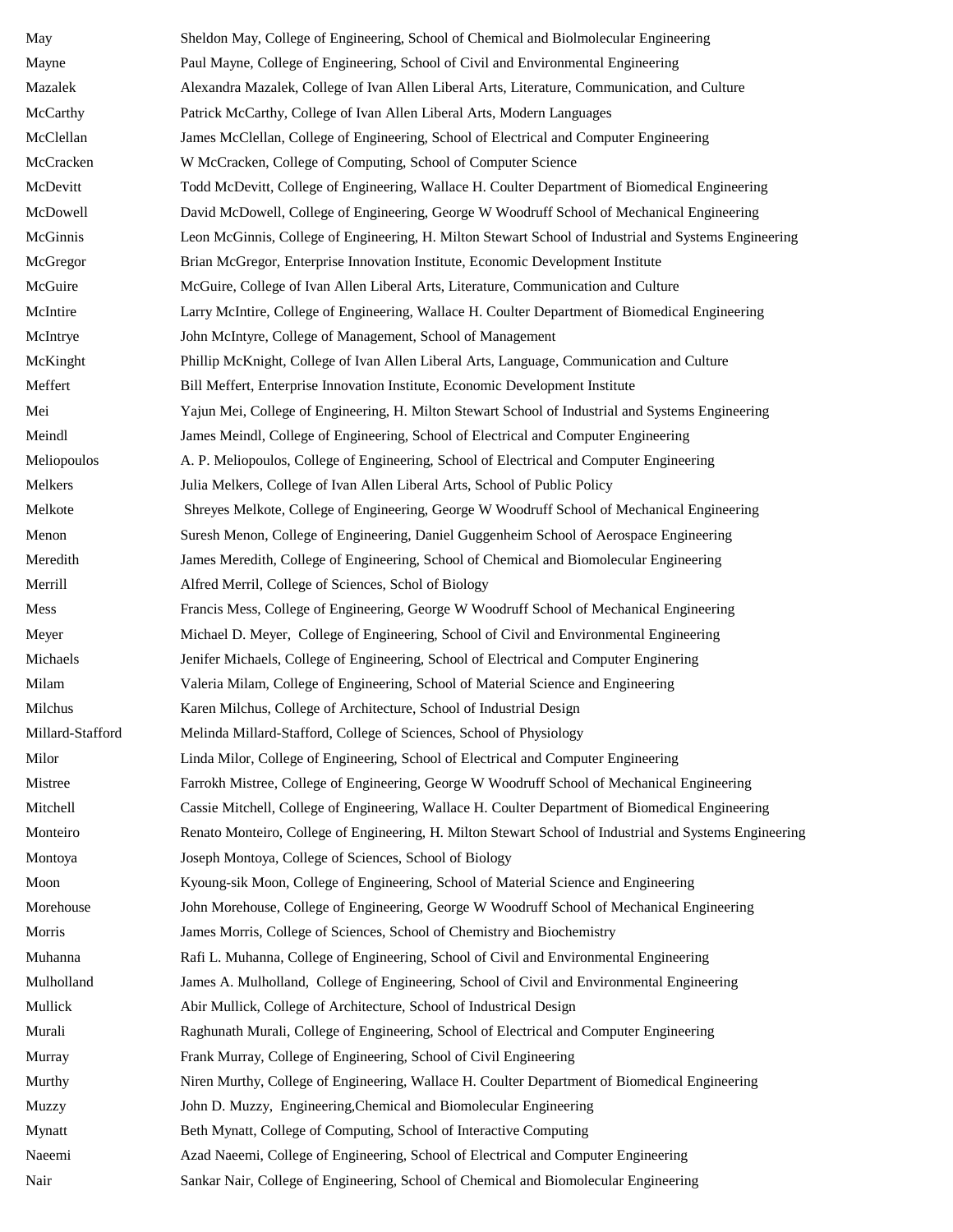| Nair-Reichert   | Usha C. Nair-Reichert, College of Management, School of Economics                                         |
|-----------------|-----------------------------------------------------------------------------------------------------------|
| Neitzel         | G Neitzel, College of Engineering, George W Woodruff School of Mechanical Engineering                     |
| Nemhauser       | Georgia Nemhauser, College of Engineering, H. Milton Stewart School of Industrial and Systems Engineering |
| Nemirovski      | Arkadi Nemirovski, College of Engineering, H. Milton Stewart School of Industrial and Systems Engineering |
| Nenes           | Athanasios Nenes, College of Sciences, School of Earth and Atmospheric Sciences                           |
| Nerem           | Robert Nerem, College of Engineering, George W Woodruff School of Mechanical Engineering                  |
| Neu             | Richard Neu, College of Engineering, George W Woodruff School of Mechanical Engineering                   |
| Neumeier        | Yedidia Neumeier, College of Engineering, Daniel Guggenheim School of Aerospace Engineering               |
| Newman          | Andrew V. Newman, College of Engineering, School of Civil and Environmental Engineering                   |
| Newstetter      | Wendy Newstetter, College of Engineering, Wallace H. Coulter Department of Biomedical Engineering         |
| <b>Nobles</b>   | Gregory Nobles, College of Ivan Allen Liberal Arts, School of History, Technology, and Society            |
| Nochols         | T Richard Nichols, College of Sciences, School of Physiology                                              |
| Noonan          | Douglas Noonan, College of Ivan Allen Liberal Arts, School of Public Policy                               |
| Norton          | Bryan G. Norton, College of Ivan Allen Liberal Arts, School of Public Policy                              |
| Odman           | Mehmet Odman, College of Engineering, School of Civil and Environmental Engineering                       |
| Oetl            | Alexander Oettl, College of Management, School of Management                                              |
| <b>O'Ferral</b> | Laura O'Farrell, College of Engineering, School of Biochemical and Biomolecular Engineering               |
| Orlando         | Thomas, Orlando, College of Sciences, School of Chemistry and Biochemistry                                |
| Oshinski        | John Oshinski, College of Engineering, Wallace H. Coulter Department of Biomedical Engineering            |
| Pai             | Balakrishna Pai, College of Engineering, Wallace H. Coulter Department of Biomedical Engineering          |
| Papapolymerou   | Ioannis Papapolymerou, College of Engineering, School of Electrical and Computer Engineering              |
| Paredis         | Christiaan Paredis, College of Engineering, George W Woodruff School of Mechanical Engineering            |
| Park            | Taewon Park, College of Sciences, School of Earth and Atmospheric Sciences                                |
| Paty            | Carol Paty, College of Sciences, School of Earth and Atmospheric Sciences                                 |
| Pavlostathis    | Spyros G. Pavlostathis, College of Engineering, School of Civil and Environmental Engineering             |
| Payne           | Christine Payne, College of Schiences, School of Chemistry and Biochemistry                               |
| Peak            | Russell Peak, College of Engineering, George W Woodruff School of Mechanical Engineering                  |
| Pearce          | Celia Pearce, College of Ivan Allen Liberal Arts, Literature, Communication, and Culture                  |
| Pearson         | Willie Pearson, College of Ivan Allen Liberal Arts, School of History, Technology, and Society            |
| Peng            | Zhigang Peng, College of Sciences, School of Earth and Atmospheric Sciences                               |
| Perdue          | Michael Perdue, College of Sciences, School of Earth and Atmospheric Sciences                             |
| Perry           | Joseph Perry, College of Sciences, School of Chemistry and Biochemistry                                   |
| Peterson        | BP "Bud" Peterson, College of Engineering, George W Woodruff School of Mechanical Engineering, President  |
| Petrovic        | Bojan Petrovic, College of Engineering, George W Woodruff School of Mechanical Engineering                |
| Pierron         | Oliver Pierron, College of Engineering, George W Woodruff School of Mechanical Engineering                |
| Platt           | Manu Platt, College of Engineering, Wallace H. Coulter Department of Biomedical Engineering               |
| Poehlein        | Gary Poehlein, College of Engineering, School of Chemical and Biomolecular Engineering                    |
| Porter          | Alen Porter, College of Ivan Allen Liberal Arts, School of Public Policy                                  |
| Prausnitz       | Mark Prausnitz, College of Engineering, School of Chemical and Biomolecular Engineering                   |
| Priloutski      | Boris Priloutski, College of Sciences, School of Physiology                                               |
| Pullman         | Gerald Pullman, College of Sciences, School of Biology                                                    |
| Qin             | Dong Qin, College of Engineering, School of Materials Science and Engineering                             |
| Qu              | Jianmin Qu, College of Engineering, George W Woodruff School of Mechanical Engineering                    |
| Ragauskas       | Arthur J. Ragauskas, College of Engineering, Engineering, Chemical and Biomolecular Engineering           |
| Rahnema         | Farzad Rahnema, College of Engineering, George W Woodruff School of Mechanical Engineering                |
| Rahnema         | Farzad Rahnema, College of Engineering, George W Woodruff School of Mechanical Engineering                |
| Ralph           | Stephen Ralph, College of Engineering, School of Electrical and Computer Engineering                      |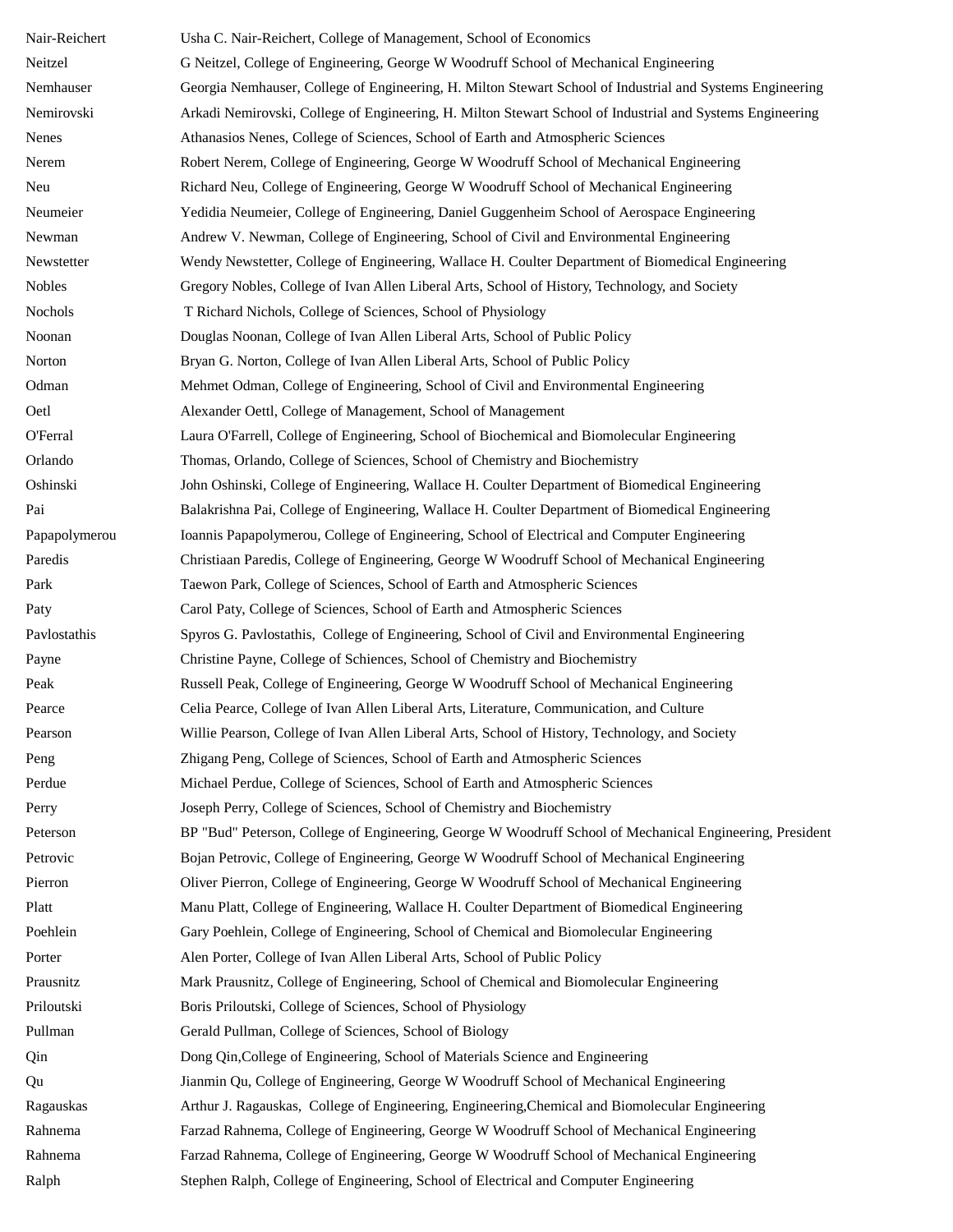| Raman       | Chandra Raman, College of Sciences, School of Physics                                                       |
|-------------|-------------------------------------------------------------------------------------------------------------|
| Ratliff     | Hugh Ratliff, College of Engineering, H. Milton Stewart School of Industrial and Systems Engineering        |
| Ready       | W. Jud Ready, College of Engineering, School of Materials Science and Engineering                           |
| Realff      | Matthew Realff, College of Engineering, School of Chemical and Biomolecular Engineering                     |
| Realff      | Mary Realff, College of Engineering, School of Material Science and Engineering                             |
| Rehg        | James Rehg, College of Computing, School of Interactive Computing                                           |
| Reichmanis  | Elsa Reichmanis, College of Engineering, School of Chemical and Biomolecular Engineering                    |
| Reidl       | Mark Reidl, College of Computing, School of Interactive Computing                                           |
| Remais      | Justin Remais, College of Engineering, School of Civil and Environmental Engineering                        |
| Reveliotis  | Spiridon Reveliotis, College of Engineering, H. Milton Stewart School of Industrial and Systems Engineering |
| Revill      | Kathleen Revill, College of Engineering, Wallace H. Coulter Department of Biomedical Engineering            |
| Richards    | Mark Richards, College of Engineering, School of Electrical and Computer Engineering                        |
| Riedo       | Elisa Riedo, College of Sciences, School of Physics                                                         |
| Riley       | George Riley, College of Engineering, School of Electrical and Computer Engineering                         |
| Rincon-Mora | Gabriel Rincon-Mora, College of Engineering, School of Electrical and Computer Engineering                  |
| Rix         | Glenn J. Rix, College of Engineering, School of Civil and Environmental Engineering                         |
| Roberts     | Philip J. Roberts, College of Engineering, School of Civil and Environmental Engineering                    |
| Rodgers     | Michael O. Rodgers, College of Engineering, School of Civil and Environmental Engineering                   |
| Rogers      | Juan Rogers, College of Ivan Allen Liberal Arts, School of Public Policy                                    |
| Rogers      | Peter Rogers, College of Engineering, George W Woodruff School of Mechanical Engineering                    |
| Rogers      | Wendy Rogers, College of Sciences, School of Psychology                                                     |
| Rohatgi     | Ajeet Rohatgi, College of Engineering, School of Electrical and Computer Engineering                        |
| Romberg     | Justin Romberg, College of Engineering, School of Electrical and Computer Engineering                       |
| Roper       | Kathy Roper, College of Architecture, School of Building Construction                                       |
| Rosen       | David Rosen, College of Engineering, George W Woodruff School of Mechanical Engineering                     |
| Ross        | Catherine L. Ross, College of Architecture, School of City and Regional Planning                            |
| Rothaermel  | Frank Rothaermel, College of Management, School of Management                                               |
| Rouse       | William Rouse, College of Engineering, H. Milton Stewart School of Industrial and Systems Engineering       |
| Rousseau    | Ronald W. Rousseau, College of Engineering, School of Chemical and Biomolecular Engineering                 |
| Royster     | Jacqueline Royster, College of Ivan Allen Liberal Arts, Literature, Communication, and Culture              |
| Rozell      | Christopher Rozell, College of Engineering, School of Electrical and Computer Engineering                   |
| Ruppel      | Carolyn Ruppel, College of Sciences, School of Earth and Atmospheric Sciences                               |
| Rushing     | James Rushing, Enterprise Innovation Institute, Economic Development Institute                              |
| Russell     | Armistead G. Russell, College of Engineering, School of Civil and Environmental Engineering                 |
| Ryherd      | erica Ryherd, College of Engineering, George W Woodruff School of Mechanical Engineering                    |
| Sa De Melo  | Carlos Sa De Melo, College of Sciences, School of Physics                                                   |
| Sabra       | Karim Sabra, College of Sciences, School of Earth and Atmospheric Sciences                                  |
| Sadowski    | Dennis Sadowski, College of Engineering, George W Woodruff School of Mechanical Engineering                 |
| Sadri       | Saied Sadri, College of Architecture, School of Building Technologies                                       |
| Salant      | Richard Salant, College of Engineering, George W Woodruff School of Mechanical Engineering                  |
| Sambanis    | Athanassios Sambanis, College of Engineering, School of Chemical and Biomolecular Engineering               |
| Sandhage    | Kenneth Sandhage, College of Engineering, School of Materials Science and Engineering                       |
| Sanford     | Jon Sanford, College of Architecture, School of Industrial Design                                           |
| Sankar      | Lakshmi N. Sankar, College of Engineering, Daniel Guggenheim School of Aerospace Engineering                |
| Santamarina | Carlos Santamarina, College of Engineering, School of Civil and Environmental Engineering                   |
| Santangelo  | Philip Santangelo, College of Engineering, Wallace H. Coulter Department of Biomedical Engineering          |
| Saunders    | Michael Saunders, College of Ivan Allen Liberal Arts, School of Public Policy                               |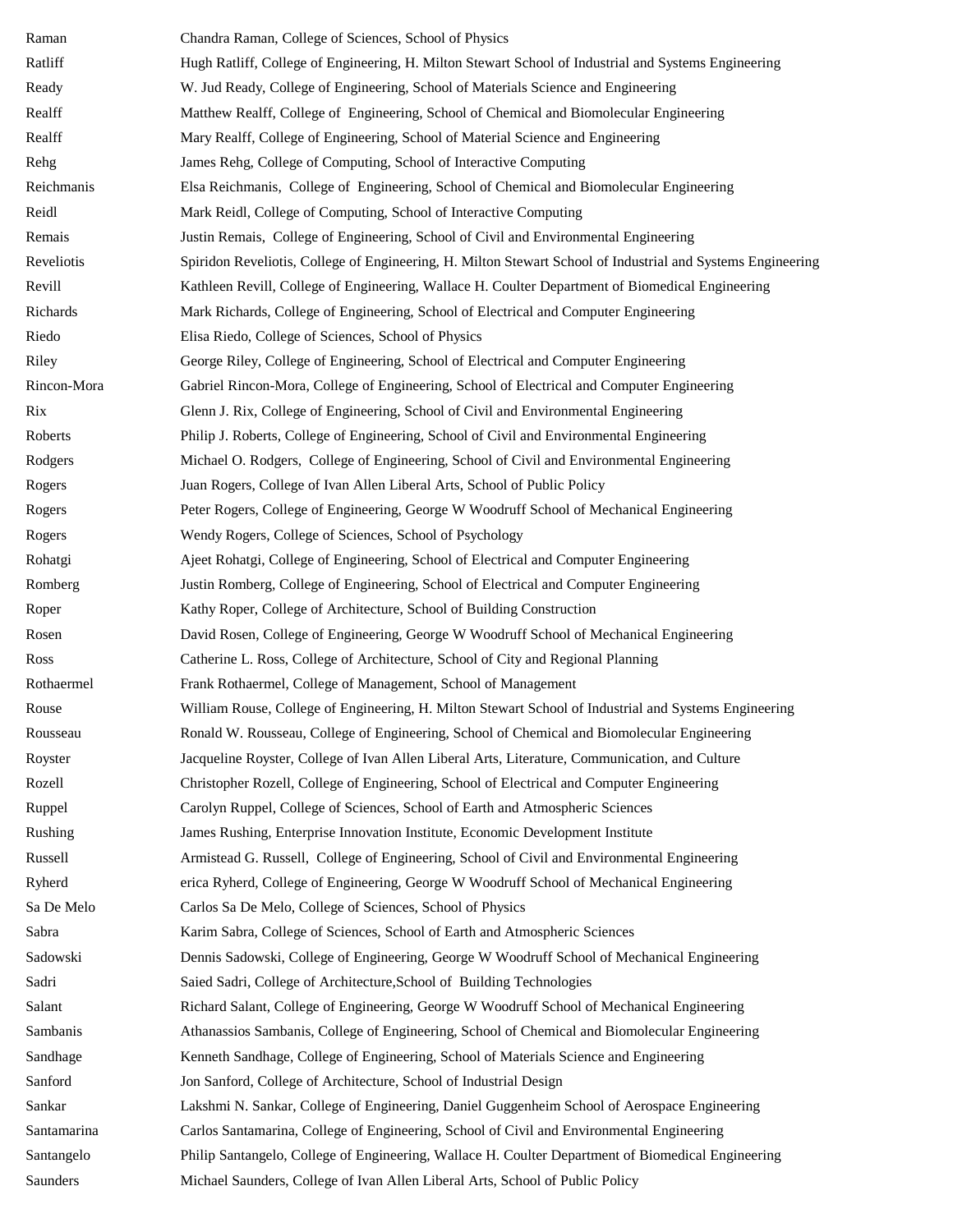| Schafer        | Ronald Schafer, College of Engineering, School of Electrical and Computer Engineering                     |
|----------------|-----------------------------------------------------------------------------------------------------------|
| Schatz         | Michael Schatz, College of Sciences, School of Physics                                                    |
| Schmidt-Krey   | Ingeborg Schmidt-Krey, College of Sciences, School of Biology                                             |
| Scholl         | David Scholl, College of Engineering, School of Chemical and Biomolecular Engineering                     |
| Schork         | Francis Schork, College of Engineering, School of Chemical and Biomolecular Engineering                   |
| Schuster       | Gary Schuster, College of Sciences, School of Chemistry and Biochemistry                                  |
| Scott          | David W. Scott, College of Engineering, School of Civil and Environmental Engineering                     |
| Seitzman       | Jerry M. Seitzman, College of Engineering, Daniel Guggenheim School of Aerospace Engineering              |
| Servan         | Nicoleta Serban, College of Engineering, H. Milton Stewart School of Industrial and Systems Engineering   |
| Shamma         | Jeff Shamma, College of Engineering, School of Electrical and Computer Engineering                        |
| Shapira        | Philip Shapira, College of Ivan Allen Liberal Arts, School of Public Policy                               |
| Shapiro        | Alexander Shapiro, College of Engineering, H. Milton Stewart School of Industrial and Systems Engineering |
| Shelton        | Sam V. Shelton, Strategic Energy Institute                                                                |
| Shen           | Shyh-Chiange Shen, College of Engineering, School of Electrical and Computer Engineering                  |
| Sherrill       | David Sherrill, College of Sciences, School of Chemistry and Biochemistry                                 |
| Shi            | Xuan Shi, College of Architecture, School of Industrial Design                                            |
| Shi            | Jianjun Shi, , College of Engineering, H. Milton Stewart School of Industrial and Systems Engineering     |
| Shin           | Chong Shin, College of Sciences, School of Biology                                                        |
| Shinohara      | Minoru Shinohara, College of Sciences, School of Physiology                                               |
| Shoemaker      | Deirdre Shoemaker, College of Sciences, School of Physics                                                 |
| Shofner        | Meisha Shofner, College of Engineering, School of Material Science and Engineering                        |
| Sholl          | David Sholl, College of Engineering, School of Chemical and Biomolecular Engineering                      |
| Sievers        | Carsten Sievers, Engineering, Chemical and Biomolecular Engineering                                       |
| Silva          | Emilson Caputo Silva, College of Management, School of Economics                                          |
| Singh          | Preet Singh, College of Engineering, School of Materials Science and Engineering                          |
| Singhal        | Vinod Singal, College of Management, School of Management                                                 |
| Singhose       | William Singhose, , College of Engineering, George W Woodruff School of Mechanical Engineering            |
| Siplon         | Jonathan Siplon, College of Engineering, School of Civil and Environmenetal Engineering                   |
| Sitaraman      | Suresh Sitaraman, College of Engineering, George W Woodruff School of Mechanical Engineering              |
| Sjoden         | Glenn Sjoden, College of Engineering, George W Woodruff School of Mechanical Engineering                  |
| Skolnick       | Jeffrey Skolnick, College of Sciences, School of Biology                                                  |
| Slaughter      | Sandra Slaughter, College of Management, School of Management                                             |
| Smith          | Jenny Leigh Smith, College of Ivan Allen Libeal Arts, School of History, Technology, and Society          |
| Smith          | Marilyn Smith, College of Engineering, Daniel Guggenheim School of Aerospace Engineering                  |
| Smith          | Smith, Andy, College of Sciences, School of Psycology, Provost Office                                     |
| Snell          | Terry Snell, College of Sciences, School of Biology                                                       |
| Sokolik        | Irina Sokolik, College of Sciences, School of Earth and Atmospheric Sciences                              |
| Soojin         | Soojin Yi, Colege of Sciences, School of Biology                                                          |
| Soper          | Jake Soper, College of Sciences, School of Chemistry and Biochemistry                                     |
| Southworth     | Frank Southworth, College of Engineering, School of Civil and Environmental Engineering                   |
| Spain          | Jim C. Spain, College of Engineering, School of Civil and Environmental Engineering                       |
| Sprigle        | Stephen Sprigle, College of Architecture, School of Industrial Design                                     |
| Srinivasarao   | Mohan Srinivasarao, College of Engineering, School of Material Science and Engineering                    |
| Srivastava     | Kyle Srivastava, College of Engineering, Wallace H. Coulter Department of Biomedical Engineering          |
| Stacey         | Weston Stacey, College of Engineering, George W Woodruff School of Mechanical Engineering                 |
| Stanley        | Garret Stanley, College of Engineering, Wallace H. Coulter Department of Biomedical Engineering           |
| <b>Steffes</b> | Paul Steffes, College of Engineering, School of Electrical and Computer Engineering                       |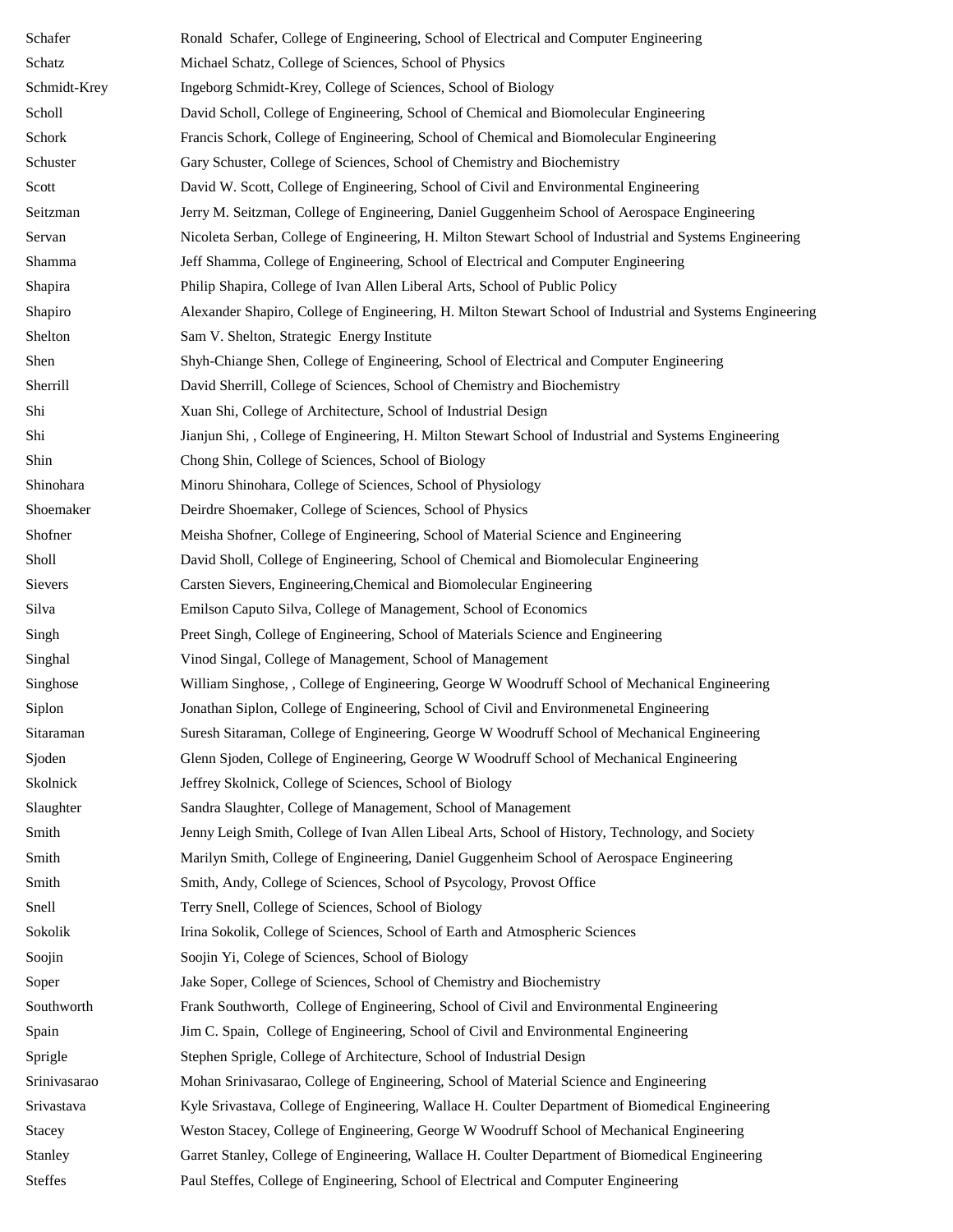| Stieglitz       | Marc Stieglitz, College of Engineering, School of Civil and Environmental Engineering                   |
|-----------------|---------------------------------------------------------------------------------------------------------|
| Stiftel         | Bruce Stiftel, College of Architecture, School of City and Regional Planning                            |
| Stoesser        | Thorsten Stoesser, College of Engineering, School of Civil and Environmental Engineering                |
| Stone           | Brian Stone, College of Architecture, School of City and Regional Planning                              |
| Storici         | Francesca Storici, College of Sciences, School of Biology                                               |
| Streelman       | Jerffery Streelman, College of Sciences, School of Biology                                              |
| Stulberg        | Adam Stulberg, College of Ivan Allen Liberal Arts, School of Interntional Affairs                       |
| Sturm           | Terry W. Sturm, College of Engineering, School of Civil and Environmental Engineering                   |
| Styczynski      | Mark Styczhnski, College of Engineering, School of Civil and Environmental Engineering                  |
| Sulchek         | Todd Sulchek, College of Engineering, George W Woodruff School of Mechanical Engineering                |
| Summers         | Christopher Summers, College of Engineering, School of Materials Science and Engineering                |
| Suryanarayana   | Phanish Suryanarayana, College of Engineering, School of Civil and Environmental Engineering            |
| Swaminathan     | Madhavan Swaminathan, College of Engineering, School of Electrical and Computer Engineering             |
| Swann           | Julie Swann, College of Engineering, H. Milton Stewart School of Industrial and Systems Engineering     |
| Taboada         | Ignacio Taboada IGNACIO, College of Sciences, School of Physics                                         |
| Taillefert      | Martial Taillefert, College of Sciences, School of Earth and Atmospheric Sciences                       |
| Tan             | David Tan, Colleges of Sciences, school of Earth and Atmospheric Sciences                               |
| Tan             | Shina Tan, College of Sciences, School of Physics                                                       |
| Tandukar        | Madan Tandukar, College of Engineering, School of Civil and Environmental Engineering                   |
| Tannebaum       | Emmanuel Tannenbaum, College of Sciences, School of Chemistry and Biochemistry                          |
| Tannenbaum      | Allen Tannenbaum, College of Engineering, School of Electrical and Computer Engineering                 |
| Tatarskii       | Viatcheslav Tatarskii, College of Sciences, School of Earth and Atmospheric Sciences                    |
| Taylor          | Mark Taylor, College of Ivan Allen Liberal Arts, School of Interntional Affairs                         |
| Teizer          | Jochen Teizer, College of Architecture, School of Building Construction                                 |
| Temenoff        | Johnna Temenoff, College of Engineering, Wallace H. Coulter Department of Biomedical Engineering        |
| Tentzeris       | Emmauquil Tentzeris, College of Engineering, School of Electrical and Computer Engineering              |
| Tetali          | Pradad Tetali, College of Sciences, School of Mathematics                                               |
| Thadhani        | Naresh Thadhani, College of Engineering, School of Material Science and Engineering                     |
| Thomas          | Valerie Thomas, College of Engineering, School of Industrial and System Engineering                     |
| Thomas-Mobley   | Linda Thomas-Mobley, College of Architecture, School of Building Construction                           |
| Thursby         | Maria Thursby, College of Management, School of Management                                              |
| Todd            | Robert Todd, College of Architecture, Assistive Technology and Environmental Accommodation Training     |
| Toktay          | Beril Toktay, College of Management, Operations Management                                              |
| Toktay-Tsiotras | Latife Toktay-Tsiotras, College of Management, School of Management                                     |
| Tolbert         | Laren M. Tolbert, College of Sciences, School of Chemistry and Biochemistry                             |
| Toma            | Violeta E. Toma, College of Sciences, School of Earth and Atmospheric Sciences                          |
| Trebino         | Rick Trebino, College of Sciences, School of Earth and Atmospheric Sciences                             |
| Trivett         | David Trivett, College of Engineering, George W Woodruff School of Mechanical Engineering               |
| Tsai            | James Tsai, College of Architecture, School of City and Regional Planning                               |
| Tsouris         | Costas Tsouris, College of Engineering, School of Civil and Environmental Engineering                   |
| Tsui            | Kwok-Leung Tsui, College of Engineering, H. Milton Stewart School of Industrial and Systems Engineering |
| Tsukruk         | Vladimir Tsukruk, College of Engineering, School of Materials Science and Engineering                   |
| Tummala         | Rao Tummala, College of Engineering, School of Electrical and Computer Engineering                      |
| Turner          | Deborah Tuner, College of Management, School of Management                                              |
| Ueda            | Jun Ueda, College of Engineering, George W Woodruff School of Mechanical Engineering                    |
| Ume             | Ifeanyi Ume, College of Engineering, George W Woodruff School of Mechanical Engineering                 |
| uttgen          | Hans Puttgen, College of Engineering, School of Electrical and Computer Engineering                     |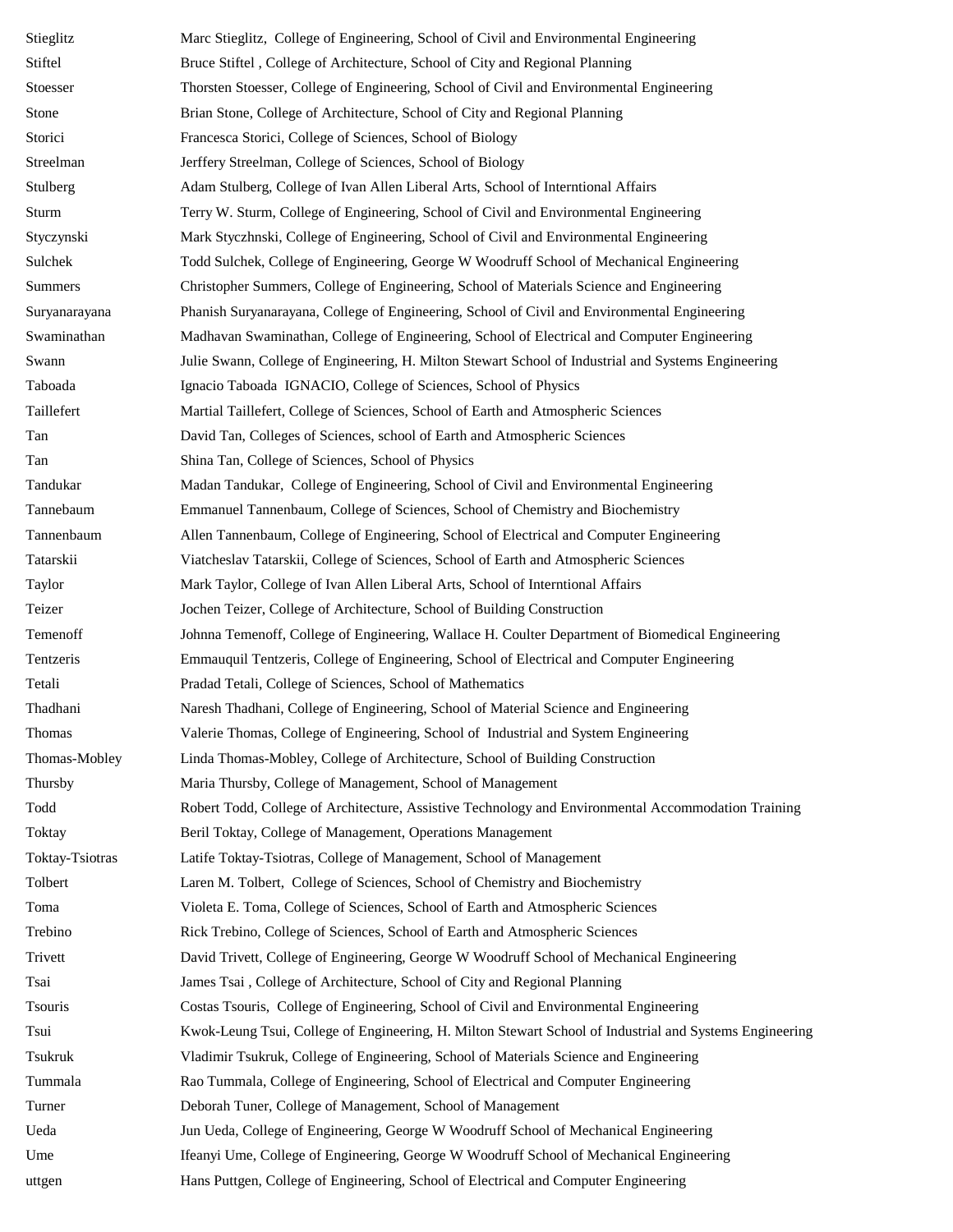| Uzer          | Ahmet Uzer, College of Sciences, School of Earth and Atmospheric Sciences                                        |
|---------------|------------------------------------------------------------------------------------------------------------------|
| Vachtsevanos  | George Vachtsevanos, College of Engineering, School of Electrical and Computer Engineering                       |
| Vaduc         | Richard Vaduc, College of Computing, School of Computational Science and Engineering                             |
| Van Cappellen | Philippe Van Cappellen, College of Sciences, School of Earth and Atmospheric Sciences                            |
| Van Ittersum  | Koert Van Ittersum, College of Management, School of Management                                                  |
| Vande Vate    | John Vande Vate, College of Engineering, H. Milton Stewart School of Industrial and Systems Engineering          |
| Vela          | Patricio Vela, College of Engineering, School of Electrical and Computer Engineering                             |
| Vengazhiyil   | Roshan Vengazhiyil, College of Engineering, H. Milton Stewart School of Industrial and Systems Engineering       |
| Verhaeghen    | Paul Verhaeghen, College of Sciences, School of Psychology                                                       |
| Vetter        | Jeffrey Vetter, College of Computing, School of Computational Science & Engineering                              |
| Vidakovic     | Branislav Vidakovic, College of Engineering, Wallace H. Coulter Department of Biomedical Engineering             |
| Voit          | Eberharad Voit, College of Engineering, Wallace H. Coulter Department of Biomedical Engineering                  |
| Walden-Monroe | Traci Walden-Monroe, College of Engineering, School of Electrical and Computer Engineering                       |
| Walker        | Bruce Walker, College of Sciences, School of Psychology                                                          |
| Walsh         | John Walsh, College of Ivan Allen Liberal Arts, School of Public Policy                                          |
| Walton        | Krista Walton, College of Engineering, School of Chemical and Biomolecular Engineering                           |
| Wang          | Zhaohua Wang, College of Architecture, School of City and Regional Planning                                      |
| Wang          | Yan Wang, College of Engineering, George W Woodruff School of Mechanical Engineering                             |
| Wang          | Yang Wang, College of Engineering, School of Civil and Environmental Engineering                                 |
| Wang          | Youjiang Wang, College of Engineering, School of Material Science and Engineering                                |
| Wang          | Zhong Wang, College of Engineering, School of Material Science and Engineering                                   |
| Wang          | Zhang L Wong, College in Engineering, School of Materials Science and Engineering                                |
| Wang          | Dongmei Wang, College of Engineering, Wallace H. Coulter Department of Biomedical Engineering                    |
| Wang          | Qi Wang, College of Engineering, Wallace H. Coulter Department of Biomedical Engineering                         |
| Wang          | Yuhang Wang, College of Sciences, School of Earth and Atmospheric Sciences                                       |
| Wartel        | Roger Watell, College of Sciences, School of Biology                                                             |
| Watkins       | Kari Edison Watkins, College of Engineering, School of Civil and Environmental Engineering                       |
| Webb          | Roger P. Webb, Strategic Energy Institute                                                                        |
| Weber         | Rodney Weber, College of Sciences, School of Earth and Atmospheric Sciences                                      |
| Webster       | Donald R. Webster, College of Engineering, School of Civil and Environmental Engineering                         |
| Webster       | Peter J. Webster, College of Sciences, School of Earth and Atmospheric Sciences                                  |
| Weck          | Marcus Weck, College of Sciences, School of Chemistry and Biochemistry                                           |
| Weissburg     | Marc Weissburg, College of Sciences, School of Biology                                                           |
| Weitz         | Joshua Weitz, College of Sciences, School of Biology                                                             |
| Wepfer        | William J. Wepfer, College of Engineering, George W Woodruff School of Mechanical Engineering                    |
| West          | Harry West, College of Architecture, School of City and Regional Planning                                        |
| White         | Chelsea (Chip) White III, College of Engineering, H. Milton Stewart School of Industrial and Systems Engineering |
| White         | Donald White, College of Engineering, School of Civil and Environmental Engineering                              |
| Wilkinson     | Angus P. Wilkinson, College of Sciences, School of Chemistry and Biochemistry                                    |
| Will          | Kenneth Will, College of Engineering, School of Civil and Environmental Engineering                              |
| Williams      | Douglas WIlliams, College of Engineering, School of Electrical and Computer Engineering                          |
| Williams      | F Williams, College of Engineering, School of Electrical and Computer Engineering                                |
| Williams      | Loren Williams, College of Sciences, School of Chemistry and Biochemistry                                        |
| Wine          | Paul Wine, College of Sciences, School of Earth and Atmospheric Sciences                                         |
| Winnick       | Jack Winnick, College of Sciences, School of Chemistry and Biochemistry                                          |
| Wong          | Wong, College of Engineering, School of Material Science and Engineering                                         |
| Woo           | Myungje Woo, College of Architecture, School of City and Regional Planning                                       |